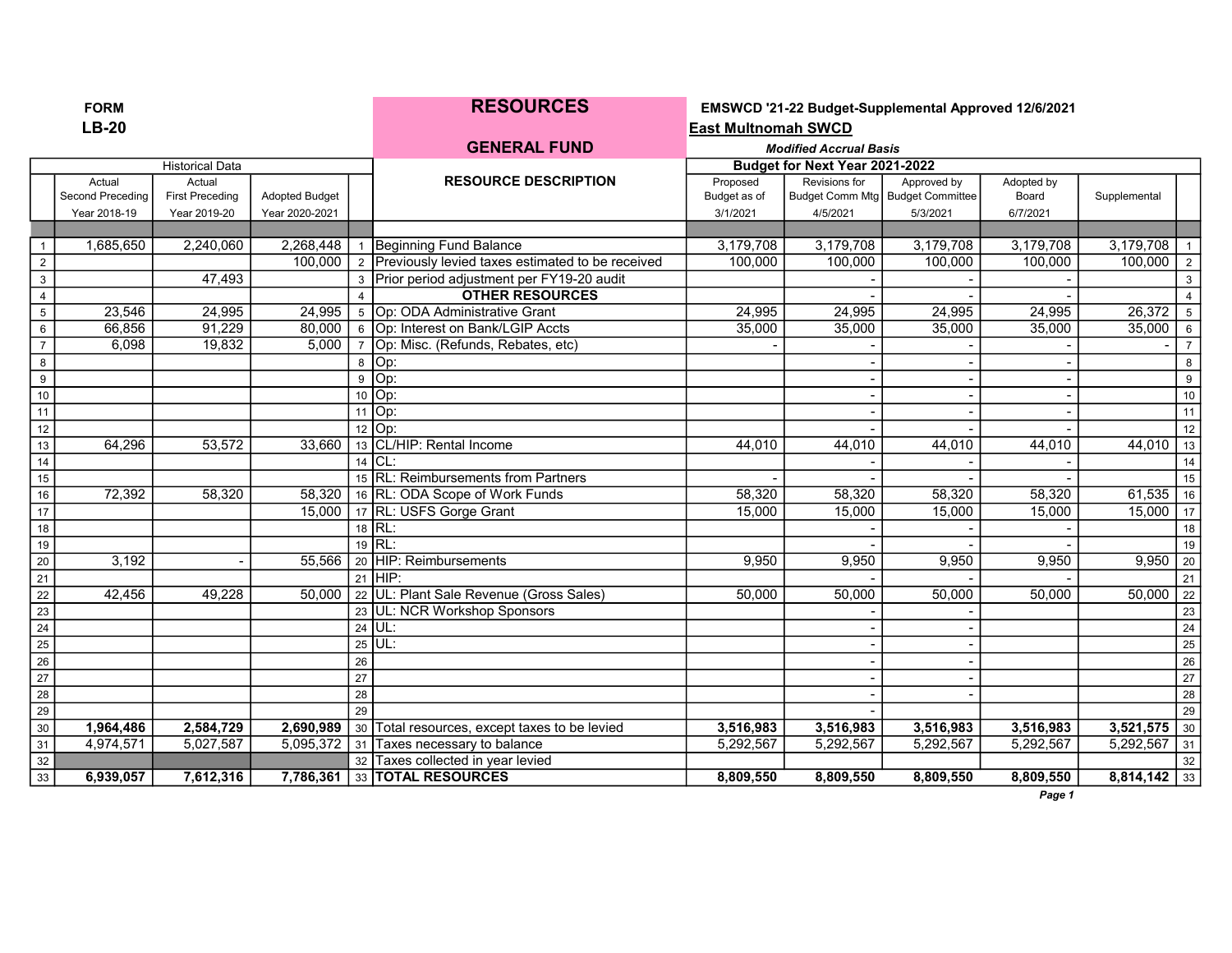|                         | <b>FORM</b><br><b>LB 30</b> |                               |                       |                 | <b>EXPENDITURE SUMMARY</b><br><b>GENERAL FUND</b>  | <b>East Multnomah SWCD</b> |                                       | EMSWCD '21-22 Budget-Supplemental Approved 12/6/2021 |            |                |                         |
|-------------------------|-----------------------------|-------------------------------|-----------------------|-----------------|----------------------------------------------------|----------------------------|---------------------------------------|------------------------------------------------------|------------|----------------|-------------------------|
|                         |                             | <b>Modified Accrual Basis</b> |                       |                 |                                                    |                            | <b>Modified Accrual Basis</b>         |                                                      |            |                |                         |
|                         |                             | <b>Historical Data</b>        |                       |                 |                                                    |                            | <b>Budget for Next Year 2021-2022</b> |                                                      |            |                |                         |
|                         | Actual                      | Actual                        |                       |                 | <b>EXPENDITURE DESCRIPTION</b>                     | Proposed                   | Revisions for                         | Approved by                                          | Adopted by |                |                         |
|                         | Second Preceding            | <b>First Preceding</b>        | <b>Adopted Budget</b> |                 |                                                    | Budget as of               | Budget Comm Mtg                       | <b>Budget Committee</b>                              | Board      | Supplemental   |                         |
|                         | Year 2018-19                | Year 2019-20                  | Year 2020-2021        |                 |                                                    | 3/1/2021                   | 4/5/2021                              | 5/3/2021                                             | 6/7/2021   |                |                         |
|                         |                             |                               |                       |                 | PERSONNEL SERVICES                                 |                            |                                       |                                                      |            |                |                         |
| $\overline{1}$          | 498,765                     | 489,592                       | 617,148               |                 | 1 Finance & Operations                             | 694,675                    | 694,675                               | 703,195                                              | 703,195    | 704,572        |                         |
| $\sqrt{2}$              | 659,612                     | 699,684                       | 693,849               |                 | 2 Rural Lands Program                              | 725,030                    | 725,030                               | 725,030                                              | 725,030    | 758,245        | $\overline{2}$          |
| $\overline{3}$          | 408,858                     | 396,119                       | 506,555               |                 | 3 Urban Lands Program                              | 525,320                    | 525,320                               | 525,320                                              | 525,320    | 525,320        | $\overline{\mathbf{3}}$ |
| $\overline{4}$          | 336,063                     | 362,329                       | 381,263               |                 | 4 Conservation Legacy Program                      | 395,893                    | 395,893                               | 395,893                                              | 395,893    | 395,893        | $\overline{4}$          |
| $\overline{5}$          | 161,203                     | 190,868                       | 218,692               |                 | 5 Headwaters Farm Program                          | 266,257                    | 266,257                               | 266,257                                              | 266,257    | 266,257        | $\overline{5}$          |
| $6\,$                   |                             |                               |                       | 6               |                                                    |                            |                                       |                                                      |            |                | $6\overline{6}$         |
| $\overline{7}$          | 2,064,500                   | 2,138,592                     | 2,417,507             |                 | 7   TOTAL PERSONNEL SERVICES                       | 2,607,175                  | 2,607,175                             | 2,615,696                                            | 2,615,696  | 2,650,287      | $\overline{7}$          |
| $\overline{\mathbf{8}}$ |                             |                               |                       | 8               | <b>MATERIALS AND SERVICES</b>                      |                            |                                       |                                                      |            |                | 8                       |
| $\overline{9}$          | 211,475                     | 235,509                       | 422,690               |                 | 9 Finance & Operations                             | 556,113                    | 556,113                               | 611,113                                              | 611,113    | 611,113        | 9                       |
| $10$                    | 387,438                     | 337,406                       | 459,150               |                 | 10 Rural Lands Program                             | 511,030                    | 511,030                               | 511,030                                              | 511,030    | 511,030        | 10                      |
| 11                      | 145,412                     | 293,552                       |                       |                 | 294,600   11 Urban Lands Program                   | 407,600                    | 407,600                               | 407,600                                              | 407,600    | $407,600$ 11   |                         |
| 12                      | 128,301                     | 109,772                       | 181,996               |                 | 12 Conservation Legacy Program                     | 239,445                    | 239,445                               | 239,445                                              | 239,445    | 239,445        | 12                      |
| $\frac{1}{3}$           | 77,483                      | 94,022                        | 104,332               |                 | 13 Headwaters Farm Program                         | 124,575                    | 124,575                               | 124,575                                              | 124,575    | 124,575        | 13                      |
| $\overline{14}$         |                             |                               |                       | 14              |                                                    |                            |                                       |                                                      |            |                | 14                      |
| 15                      | 950,109                     | 1,070,261                     | 1,462,768             |                 | 15 TOTAL MATERIALS & SERVICES                      | 1,838,763                  | 1,838,763                             | 1,893,763                                            | 1,893,763  | 1,893,763      | 15                      |
| $\overline{16}$         |                             |                               |                       | 16              |                                                    |                            |                                       |                                                      |            |                | 16                      |
| 17                      |                             |                               |                       | 17              | <b>CAPITAL OUTLAY</b>                              |                            |                                       |                                                      |            |                | 17                      |
| 18                      | 17,133                      | 25,900                        | 6,800                 |                 | 18 Office/Field Equipment                          |                            |                                       | 30,000                                               | 30,000     | 30,000         | 18                      |
| 19                      |                             | 57,050                        |                       |                 | 19 Vehicles                                        |                            |                                       |                                                      |            |                | 19                      |
| $\overline{20}$         | 88,255                      | 266,455                       | 86,000                |                 | 20 Improvements to Real Property/Purchase of Prop. | 104,400                    | 104,400                               | 104,400                                              | 104,400    | 104,400        | 20                      |
| $\overline{21}$         | 105,388                     | 349,405                       | 92.800                | 21              | <b>TOTAL CAPITAL OUTLAY</b>                        | 104,400                    | 104,400                               | 134,400                                              | 134,400    | 134,400        | 21                      |
| $\overline{22}$         |                             |                               |                       | 22              |                                                    |                            |                                       |                                                      |            |                | 22                      |
| 23                      |                             |                               |                       | 23              | <b>DEBT SERVICE</b>                                |                            |                                       |                                                      |            |                | 23                      |
| $\overline{24}$         |                             |                               |                       |                 | 24 Payments to Principle                           |                            |                                       |                                                      |            |                | $\overline{24}$         |
| $\overline{25}$         | $\overline{\phantom{a}}$    |                               |                       |                 | 25 Interest and Fees                               |                            |                                       |                                                      |            |                | 25                      |
| $\overline{26}$         | $\blacksquare$              |                               | $\blacksquare$        | 26              |                                                    |                            |                                       |                                                      |            | $\sim$         | $\boxed{26}$            |
| 27                      |                             |                               |                       | 27              |                                                    |                            |                                       |                                                      |            |                | $\overline{27}$         |
| $\overline{28}$         |                             |                               |                       | $\overline{28}$ | TRANSFERRED TO OTHER FUNDS                         |                            |                                       |                                                      |            |                | 28                      |
| $\overline{29}$         | 675,000                     | 500,000                       | 500,000               | 29              | <b>Transfer to Land Conservation Fund</b>          | 500,000                    | 500,000                               | 500,000                                              | 500,000    | 500,000        | 29                      |
| 30                      | 904,000                     | 678,523                       | 924,319               | 30              | <b>Transfer to Grants Fund</b>                     | 714,085                    | 714,085                               | 714,085                                              | 714,085    | $714,085$ 30   |                         |
| $\overline{31}$         |                             |                               |                       | 31              |                                                    |                            |                                       |                                                      |            |                | 31                      |
| $\overline{32}$         |                             |                               |                       | 32              |                                                    |                            |                                       |                                                      |            |                | 32                      |
| 33                      |                             |                               | 402,430               |                 | 33 Contingency                                     | 400,000                    | 400,000                               | 400,000                                              | 400,000    | 370,000        | 33                      |
| $\overline{34}$         | 1,579,000                   | 1,178,523                     | 1,826,749             |                 | 34 TOTAL TRANSFERS & CONTINGENCIES                 | 1,614,085                  | 1,614,085                             | 1,614,085                                            | 1,614,085  | $1,584,085$ 34 |                         |
| 35                      | 4,698,997                   | 4,736,781                     | 5,799,824             |                 | 35 TOTAL EXPENDITURES                              | 6,164,423                  | 6,164,423                             | 6,257,944                                            | 6,257,944  | $6,262,535$ 35 |                         |
| 36                      | 2,240,060                   | 2,875,535                     | 1,986,537             |                 | 36 Ending Fund Balance                             | 2,645,126                  | 2,645,126                             | 2,551,606                                            | 2,551,606  | $2,551,606$ 36 |                         |
| 37                      | 6,939,057                   | 7,612,316                     | 7,786,361 37 TOTAL    |                 |                                                    | 8,809,550                  | 8,809,550                             | 8,809,550                                            | 8,809,550  | $8,814,142$ 37 |                         |
|                         |                             |                               |                       |                 |                                                    |                            |                                       |                                                      | Page 2     |                |                         |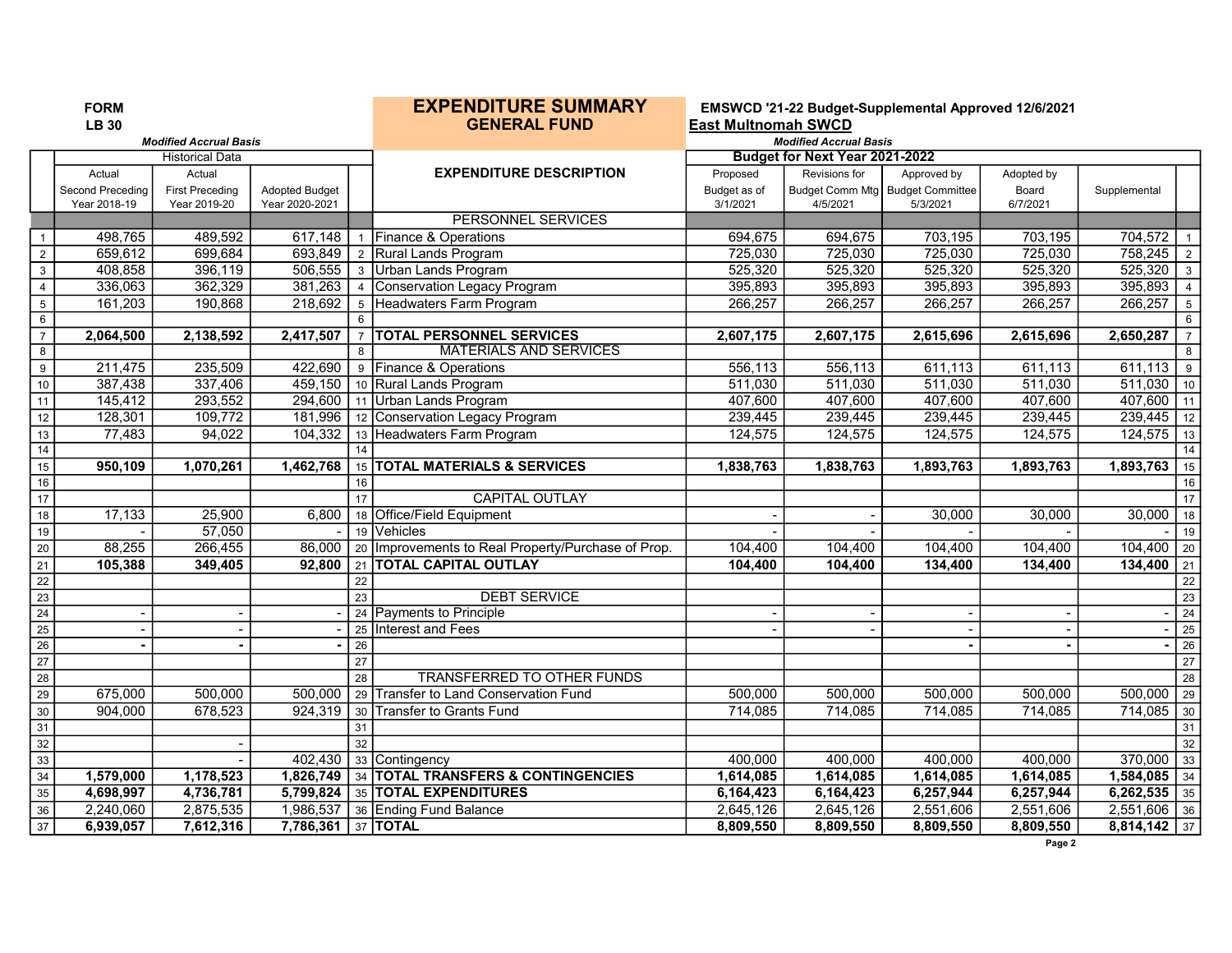FORM **DETAILED EXPENDITURES** EMSWCD '21-22 Budget-Supplemental Approved 12/6/2021<br>LB 31 **East Multnomah SWCD** 

|                 |                  | <b>Modified Accrual Basis</b> |                       |                | <b>ENTIRE GENERAL FUND</b>                        |              | <b>Modified Accrual Basis</b>  |                                    |            |                          |                |
|-----------------|------------------|-------------------------------|-----------------------|----------------|---------------------------------------------------|--------------|--------------------------------|------------------------------------|------------|--------------------------|----------------|
|                 |                  | <b>Historical Data</b>        |                       |                |                                                   |              | Budget for Next Year 2021-2022 |                                    |            |                          |                |
|                 | Actual           | Actual                        |                       |                | <b>EXPENDITURE DESCRIPTION</b>                    | Proposed     | Revisions for                  | Approved by                        | Adopted by |                          |                |
|                 | Second Preceding | <b>First Preceding</b>        | <b>Adopted Budget</b> |                |                                                   | Budget as of |                                | Budget Comm Mtg   Budget Committee | Board      | Supplemental             |                |
|                 | Year 2018-19     | Year 2019-20                  | Year 2020-2021        |                |                                                   | 44,256       | 4/5/2021                       | 5/3/2021                           | 6/7/2021   |                          |                |
|                 |                  |                               |                       |                |                                                   |              |                                |                                    |            |                          |                |
|                 |                  |                               |                       |                | <b>PERSONNEL SERVICES</b>                         |              |                                |                                    |            |                          |                |
| $\mathbf{1}$    | 1,529,016        | 1,594,264                     | 1,668,145             | $\mathbf{1}$   | Salaries and Wages (Total of 20.5 FTE)            | 1.766.600    | 1,766,600                      | 1,766,600                          | 1,766,600  | 1.795.337                | $\overline{1}$ |
| $\overline{2}$  | 154,227          | 153,289                       | 158,157               |                | 2 Payroll Taxes                                   | 167,314      | 167,314                        | 167,314                            | 167,314    | $170,108$   2            |                |
| $\mathbf{3}$    | 11,477           | 17,805                        |                       |                | 18,665 3 Worker's Comp Insurance Policy           | 21,672       | 21,672                         | 21,672                             | 21,672     | $22,407$ 3               |                |
| $\overline{4}$  | 369,780          | 373,234                       | 448,856               |                | 4 Employee Benefits                               | 496,043      | 496,043                        | 504,563                            | 504,563    | 506,891                  | $\vert$ 4      |
| $5\overline{)}$ |                  |                               |                       |                | 5 Overtime                                        | $\Omega$     |                                |                                    |            |                          | -5             |
| $6\phantom{.}$  |                  |                               | 66,147                |                | 6 Temporary Employees (Total of 2.5 FTE)          | 155,546      | 155,546                        | 155,546                            | 155,546    | 155,546                  | 6              |
| $\overline{7}$  |                  |                               | 57.537                | $\overline{7}$ | Paid Internships (Total of 0.0 FTE)               |              |                                |                                    |            |                          | $\overline{7}$ |
| 8               |                  |                               |                       | 8              |                                                   |              |                                |                                    |            |                          | 8              |
| 9               | 2,064,500        | 2,138,592                     | 2,417,507             |                | 9   TOTAL PERSONNEL SERVICES                      | 2,607,175    | 2,607,175                      | 2,615,696                          | 2,615,696  | 2,650,287                | 9              |
| 10              |                  |                               |                       | 10             |                                                   |              |                                |                                    |            |                          | 10             |
| 11              |                  |                               |                       | 11             | <b>MATERIALS AND SERVICES</b>                     |              |                                |                                    |            |                          | 11             |
| 12              | 21,000           | 21,000                        | 21,000                |                | 12 Contracted Bookkeeper                          | 24,000       | 24,000                         | 24,000                             | 24,000     | $\overline{24,000}$   12 |                |
| 13              | 5,100            | 5,350                         | 6.000                 |                | 13 Contracted Audit Services                      | 6.000        | 6,000                          | 6,000                              | 6,000      | $6,000$ 13               |                |
| 14              | 37,036           | 18,118                        | 20,500                |                | 14 Contracted Attorney                            | 32,000       | 32,000                         | 32,000                             | 32,000     | $32,000$   14            |                |
| 15              | 27,808           | 15,426                        | 21,000                |                | 15 Contracted Information Technology Support      | 24,000       | 24,000                         | 24,000                             | 24,000     | $\overline{24,000}$ 15   |                |
| $16\,$          | 545,713          | 696,181                       | 915,822               |                | 16 Contracted Services                            | 1,220,976    | 1,220,976                      | 1,272,976                          | 1,272,976  | $1,272,976$ 16           |                |
| $17$            |                  |                               |                       | 17             |                                                   |              |                                |                                    |            |                          | 17             |
| $18\,$          |                  |                               |                       | 18             |                                                   |              |                                |                                    |            |                          | 18             |
| 19              |                  |                               |                       | 19             |                                                   |              |                                |                                    |            |                          | 19             |
| 20              |                  |                               |                       | 20             |                                                   |              |                                |                                    |            |                          | 20             |
| 21              | 250              | 250                           | 250                   |                | 21 Audit Filing Fee                               | 250          | 250                            | 250                                | 250        | $250$ 21                 |                |
| $\overline{22}$ | 1,720            | 2,095                         | 2,500                 |                | 22 Bank/LGIP Fees                                 | 2,475        | 2,475                          | 2,475                              | 2,475      | $2,475$ 22               |                |
| 23              | 235              | 235                           | 300                   |                | 23 Bulk Mail Permit Renewal                       | 275          | 275                            | 275                                | 275        | $275$ 23                 |                |
| 24              | 2,545            | 2,835                         | 3,000                 |                | 24 Legal Notice (Ann'l Mtg, Budget Mtgs, Hearing) | 3,000        | 3,000                          | 3,000                              | 3,000      | $3,000$ 24               |                |
| 25              | 5,483            | 4,334                         | 7,150                 |                | 25 ILicenses and Fees                             | 7,496        | 7,496                          | 7,496                              | 7,496      | $7,496$   25             |                |
| $\overline{26}$ | 4,311            | 5,903                         | 1,752                 |                | 26 Taxes                                          | 8,050        | 8,050                          | 8,050                              | 8,050      | $8,050$ 26               |                |
| 27              | 24,573           | 24,436                        | 21,299                |                | 27 Utilities                                      | 22,566       | 22,566                         | 22,566                             | 22,566     | $22,566$   27            |                |
| $\overline{28}$ | 18,857           | 22,564                        | 24,616                |                | 28 Telecommunications                             | 26,820       | 26,820                         | 26,820                             | 26,820     | $\overline{26,820}$ 28   |                |
| 29              | 20,033           | 16,489                        | 35,300                |                | 29 Repairs/Maintenance                            | 44,350       | 44,350                         | 44,350                             | 44,350     | 44,350 29                |                |
| 30              | 14,112           | 16,452                        | 18,750                |                | 30 Insurance                                      | 20,000       | 20,000                         | 20,000                             | 20,000     | $20,000$ 30              |                |
| 31              | 4,663            | 3,458                         | 9.250                 |                | 31 Office Supplies                                | 7,450        | 7,450                          | 7,450                              | 7,450      | $7,450$ 31               |                |
| 32              | 1,948            | 2,705                         |                       |                | 6,900 32 Postage/Delivery                         | 8,600        | 8,600                          | 8,600                              | 8,600      | $8,600$ 32               |                |
| 33              | 13,161           | 21,593                        |                       |                | 19,600 33 Printing/Copying                        | 20,100       | 20,100                         | 20,100                             | 20,100     | $20,100$ 33              |                |
| 34              | 7,081            | 14,926                        |                       |                | 16,650 34 Office Furnishings and Equipment        | 19,190       | 19,190                         | 19,190                             | 19,190     | $19,190$ 34              |                |
|                 |                  |                               |                       |                |                                                   |              |                                |                                    |            |                          |                |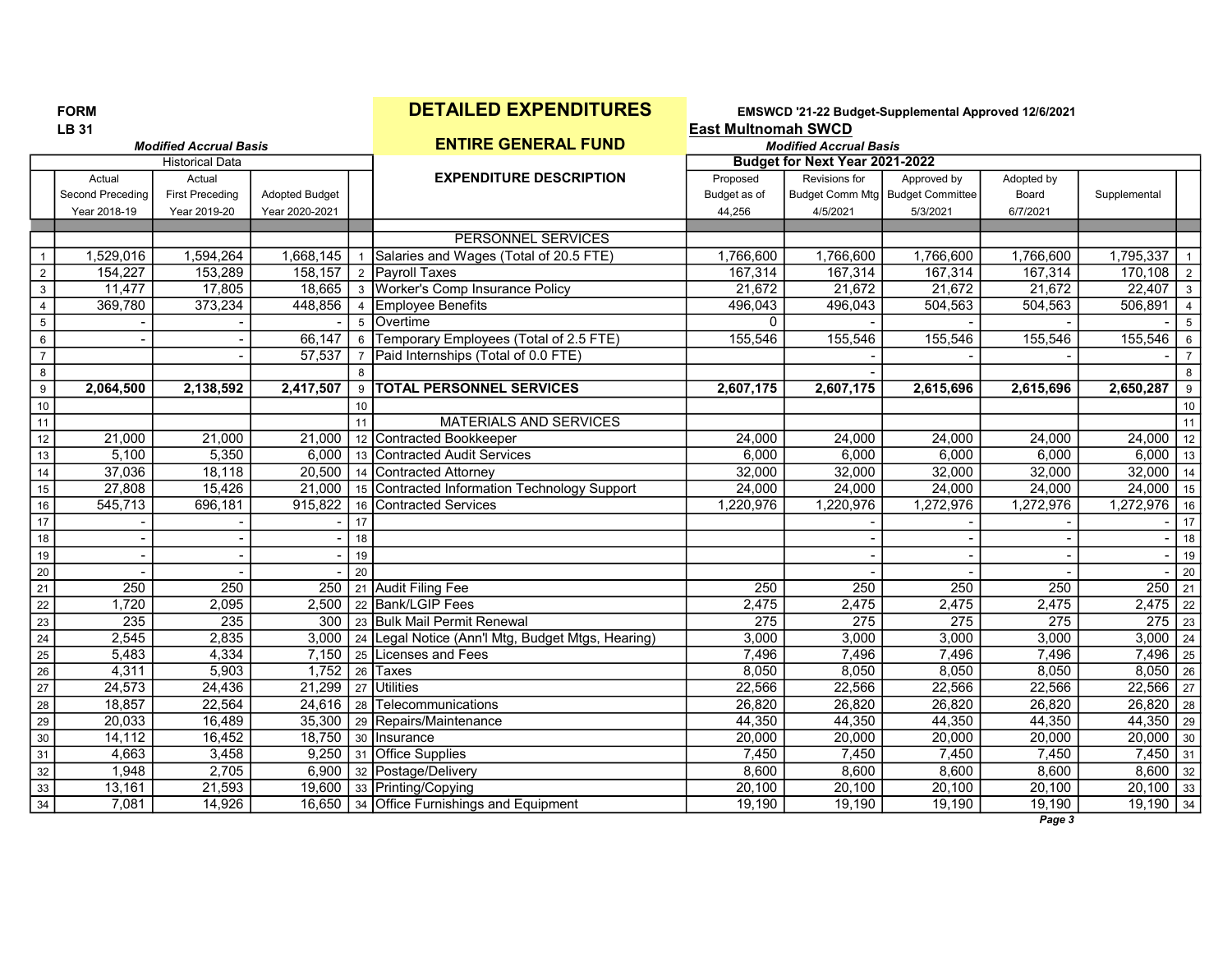|                 | <b>LB 31</b>     |                               |                       |    |                                                     | <b>East Multnomah SWCD</b> |                                |                                    |            |              |      |
|-----------------|------------------|-------------------------------|-----------------------|----|-----------------------------------------------------|----------------------------|--------------------------------|------------------------------------|------------|--------------|------|
|                 |                  | <b>Modified Accrual Basis</b> |                       |    | <b>ENTIRE GENERAL FUND</b>                          |                            | <b>Modified Accrual Basis</b>  |                                    |            |              |      |
|                 |                  | <b>Historical Data</b>        |                       |    |                                                     |                            | Budget for Next Year 2021-2022 |                                    |            |              |      |
|                 | Actual           | Actual                        |                       |    | <b>EXPENDITURE DESCRIPTION</b>                      | Proposed                   | Revisions for                  | Approved by                        | Adopted by |              |      |
|                 | Second Preceding | <b>First Preceding</b>        | <b>Adopted Budget</b> |    |                                                     | Budget as of               |                                | Budget Comm Mtg   Budget Committee | Board      | Supplemental |      |
|                 | Year 2018-19     | Year 2019-20                  | Year 2020-2021        |    |                                                     | 44,256                     | 4/5/2021                       | 5/3/2021                           | 6/7/2021   |              |      |
| 35              | 442              | 5,332                         | 7,850                 |    | 35 Advertising                                      | 8,700                      | 8,700                          | 8,700                              | 8,700      | 8,700        | 35   |
| 36              | 4                | 3,420                         | 7,200                 |    | 36 Signage, Banners, Displays                       | 4,800                      | 4,800                          | 4,800                              | 4,800      | $4,800$ 36   |      |
| 37              | 14.619           | 9,672                         | 18,500                |    | 37 Public Relations Promo                           | 18,700                     | 18,700                         | 18,700                             | 18,700     | $18,700$ 37  |      |
| 38              | 8,384            | 9,424                         | 13,175                |    | 38 Dues                                             | 13,925                     | 13,925                         | 13,925                             | 13,925     | 13,925       | 38   |
| 39              | 16,592           | 26,991                        | 29,994                |    | 39 Subscriptions                                    | 38,898                     | 38,898                         | 38,898                             | 38,898     | 38,898       | 39   |
| 40              | 79,144           | 60,918                        | 103,602               |    | 40 Program Supplies                                 | 106,940                    | 71,940                         | 71,940                             | 71,940     | 71,940       | 40   |
| 41              | 16,970           | 17,902                        | 20,000                |    | 41 Plants & Materials                               | 45,000                     | 80,000                         | 80,000                             | 80,000     | $80,000$ 41  |      |
| 42              | 2,210            | 1,678                         | 5,298                 |    | 42 Rent Space: Mtg/Wkshop/Storage/Event/Sale        | 5,002                      | 5,002                          | 5,002                              | 5,002      | 5,002        | 42   |
| 43              | 4,488            | 6,281                         | 11,260                |    | 43 Equipment Rental/Lease                           | 12,260                     | 12,260                         | 12,260                             | 12,260     | 12,260       | 43   |
| $\overline{44}$ | 12,736           | 7,799                         | 8,000                 |    | 44 Vehicles: Rent/Lease                             | 8,000                      | 8,000                          | 8,000                              | 8,000      | $8,000$ 44   |      |
| 45              | 8,748            | 9,290                         | 22,950                | 45 | Training/Development: Staff                         | 19,550                     | 19,550                         | 19,550                             | 19,550     | 19,550       | 45   |
| 46              | 550              |                               | 7,000                 |    | 46 Training/Development: Board                      | 7,000                      | 7,000                          | 7,000                              | 7,000      | $7,000$ 46   |      |
| $47\,$          | 8,823            | 2,789                         | 12,980                |    | 47 Out of Town Travel: Staff                        | 9,330                      | 9,330                          | 9,330                              | 9,330      | 9,330        | 47   |
| 48              | 982              |                               | 4,000                 |    | 48 Out of Town Travel: Board                        | 2,000                      | 2,000                          | 2,000                              | 2,000      | 2,000        | 48   |
| 49              | 8,982            | 5,359                         | 9,800                 |    | 49 Local Mileage, Parking, Bus: Staff               | 9,800                      | 9,800                          | 9,800                              | 9,800      | 9,800        | 49   |
| 50              |                  |                               | 500                   |    | 50 Local Mileage, Parking, Bus: Board               | 500                        | 500                            | 500                                | 500        | 500          | 50   |
| 51              | 4,413            | 3,160                         | 12,150                |    | 51 Vol/Board/Staff/Cooperator expenses              | 14,940                     | 14,940                         | 17,940                             | 17,940     | $17,940$ 51  |      |
| 52              | 5,460            | 5,418                         | 16,270                |    | 52 Meeting Refreshments, Annual, Budget, Board Mtgs | 15,170                     | 15,170                         | 15,170                             | 15,170     | 15,170       | 52   |
| 53              | 427              |                               |                       |    | 53 Misc Expenses                                    |                            |                                |                                    |            |              | 53   |
| 54              | 507              | 477                           | 600                   |    | 54 Payroll Services                                 | 650                        | 650                            | 650                                | 650        | $650$ 54     |      |
| $\overline{55}$ |                  |                               |                       | 55 |                                                     |                            |                                |                                    |            |              | 55   |
| 56              | 950,109          | 1,070,261                     | 1,462,768             |    | 56 TOTAL MATERIALS AND SERVICES                     | 1,838,763                  | 1,838,763                      | 1,893,763                          | 1,893,763  | 1,893,763    | 56   |
| 57              |                  |                               |                       | 57 |                                                     |                            |                                |                                    |            |              | 57   |
| 58              |                  |                               |                       | 58 | <b>CAPITAL OUTLAY</b>                               |                            |                                |                                    |            |              | 58   |
| 59              | 17,133           | 25,900                        | 6,800                 |    | 59 Office/Field Equipment                           |                            |                                | 30,000                             | 30,000     | 30,000       | 59   |
| 60              |                  | 57,050                        |                       |    | 60 Vehicles                                         |                            |                                |                                    |            |              | 60   |
| 61              | 84,250           | 266,455                       | 86,000                |    | 61 Improvements to Real Property                    | 104,400                    | 104,400                        | 104,400                            | 104,400    | $104,400$ 61 |      |
| 62              | 4,005            |                               |                       |    | 62 Purchase of Real Property                        |                            |                                |                                    |            |              | 62   |
| 63              | 105,388          | 349,405                       | 92,800                |    | 63   TOTAL CAPITAL OUTLAY                           | 104,400                    | 104,400                        | 134,400                            | 134,400    | 134,400      | 63   |
| 64              |                  |                               |                       | 64 |                                                     |                            |                                |                                    |            |              | 64   |
| 65              |                  |                               |                       | 65 | <b>DEBT SERVICE</b>                                 |                            |                                |                                    |            |              | 65   |
| 66              |                  |                               |                       |    | 66 Payments to Principal                            |                            |                                |                                    |            |              | 66   |
| 67              |                  |                               |                       | 67 | Interest and Fees                                   |                            |                                |                                    | $\sim$     |              | 67   |
| 68              |                  |                               |                       | 68 |                                                     |                            |                                |                                    |            |              | $68$ |
| 69              |                  |                               | $\blacksquare$        |    | 69 TOTAL DEBT SERVICE                               |                            |                                |                                    |            |              | 69   |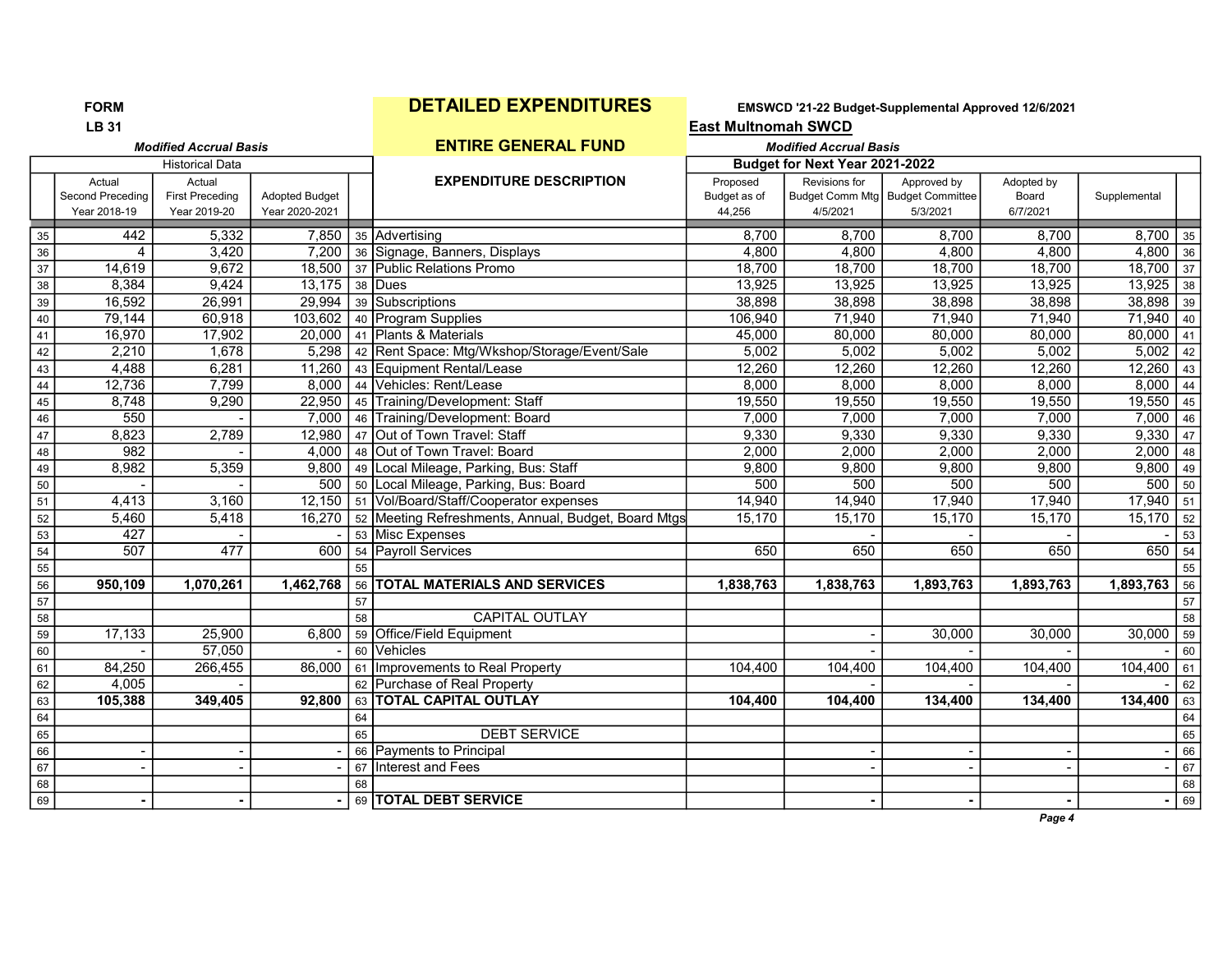|    | <b>LB 31</b>               |                                  |                |    |                                            | <b>East Multnomah SWCD</b> |                                |                                                   |                     |                |    |
|----|----------------------------|----------------------------------|----------------|----|--------------------------------------------|----------------------------|--------------------------------|---------------------------------------------------|---------------------|----------------|----|
|    |                            | <b>Modified Accrual Basis</b>    |                |    | <b>ENTIRE GENERAL FUND</b>                 |                            | <b>Modified Accrual Basis</b>  |                                                   |                     |                |    |
|    |                            | Historical Data                  |                |    |                                            |                            | Budget for Next Year 2021-2022 |                                                   |                     |                |    |
|    | Actual<br>Second Preceding | Actual<br><b>First Preceding</b> | Adopted Budget |    | <b>EXPENDITURE DESCRIPTION</b>             | Proposed<br>Budget as of   | Revisions for                  | Approved by<br>Budget Comm Mtg   Budget Committee | Adopted by<br>Board | Supplemental   |    |
|    | Year 2018-19               | Year 2019-20                     | Year 2020-2021 |    |                                            | 44,256                     | 4/5/2021                       | 5/3/2021                                          | 6/7/2021            |                |    |
|    |                            |                                  |                |    |                                            |                            |                                |                                                   |                     |                |    |
| 70 | $\blacksquare$             |                                  | 402,430 70     |    | <b>CONTINGENCIES</b>                       | 400,000                    | 400,000                        | 400,000                                           | 400,000             | 370,000        | 70 |
| 71 |                            |                                  | 402,430        | 71 | Contingency                                | 400,000                    | 400,000                        | 400,000                                           | 400,000             | 370,000        | 71 |
| 72 |                            |                                  |                | 72 |                                            |                            |                                |                                                   |                     |                | 72 |
| 73 | 1,579,000                  | 1,178,523                        | 424,319,       | 73 | <b>TRANSFERS TO SPECIAL FUNDS</b>          | 214,085.ا                  | .214,085                       | 1,214,085                                         | 1,214,085           | 1,214,085      | 73 |
| 74 | 675,000                    | 500,000                          | 500,000        | 74 | Transfer to Land Conservation Fund         | 500,000                    | 500,000                        | 500,000                                           | 500,000             | 500,000        | 74 |
| 75 | 904,000                    | 678,523                          | 924,319        | 75 | Transfer to Grants Fund                    | 714,085                    | 714,085                        | 714,085                                           | 714,085             | 714,085        | 75 |
| 76 |                            |                                  |                | 76 |                                            |                            |                                |                                                   |                     |                | 76 |
| 77 |                            |                                  |                | 77 |                                            |                            |                                |                                                   |                     |                | 77 |
| 78 |                            |                                  |                | 78 |                                            |                            |                                |                                                   |                     |                | 78 |
| 79 |                            |                                  |                | 79 |                                            |                            |                                |                                                   |                     |                | 79 |
| 80 |                            |                                  |                | 80 |                                            |                            |                                |                                                   |                     |                | 80 |
| 81 | 1,579,000                  | 1,178,523                        | 1,826,749      | 81 | <b>TOTAL TRANSFERS &amp; CONTINGENCIES</b> | 1,614,085                  | 1,614,085                      | 1,614,085                                         | 1,614,085           | 1,584,085      | 81 |
| 82 |                            |                                  |                | 82 |                                            |                            |                                |                                                   |                     |                | 82 |
| 83 | 4,698,997                  | 4,736,781                        | 5,799,824      | 83 | <b>Total Expenditures</b>                  | 6,164,423                  | 6,164,423                      | 6,257,944                                         | 6,257,944           | 6,262,535      | 83 |
| 84 | 2,240,060                  | 2,875,535                        |                |    | 1,986,537 84 ENDING FUND BALANCE           | 2,645,126                  | 2,645,126                      | 2,551,606                                         | 2,551,606           | $2,551,606$ 84 |    |
| 85 | 6,939,057                  | 7,612,316                        |                |    | 7.786.361 85 TOTAL REQUIREMENTS            | 8,809,550                  | 8,809,550                      | 8,809,550                                         | 8,809,550           | $8,814,142$ 85 |    |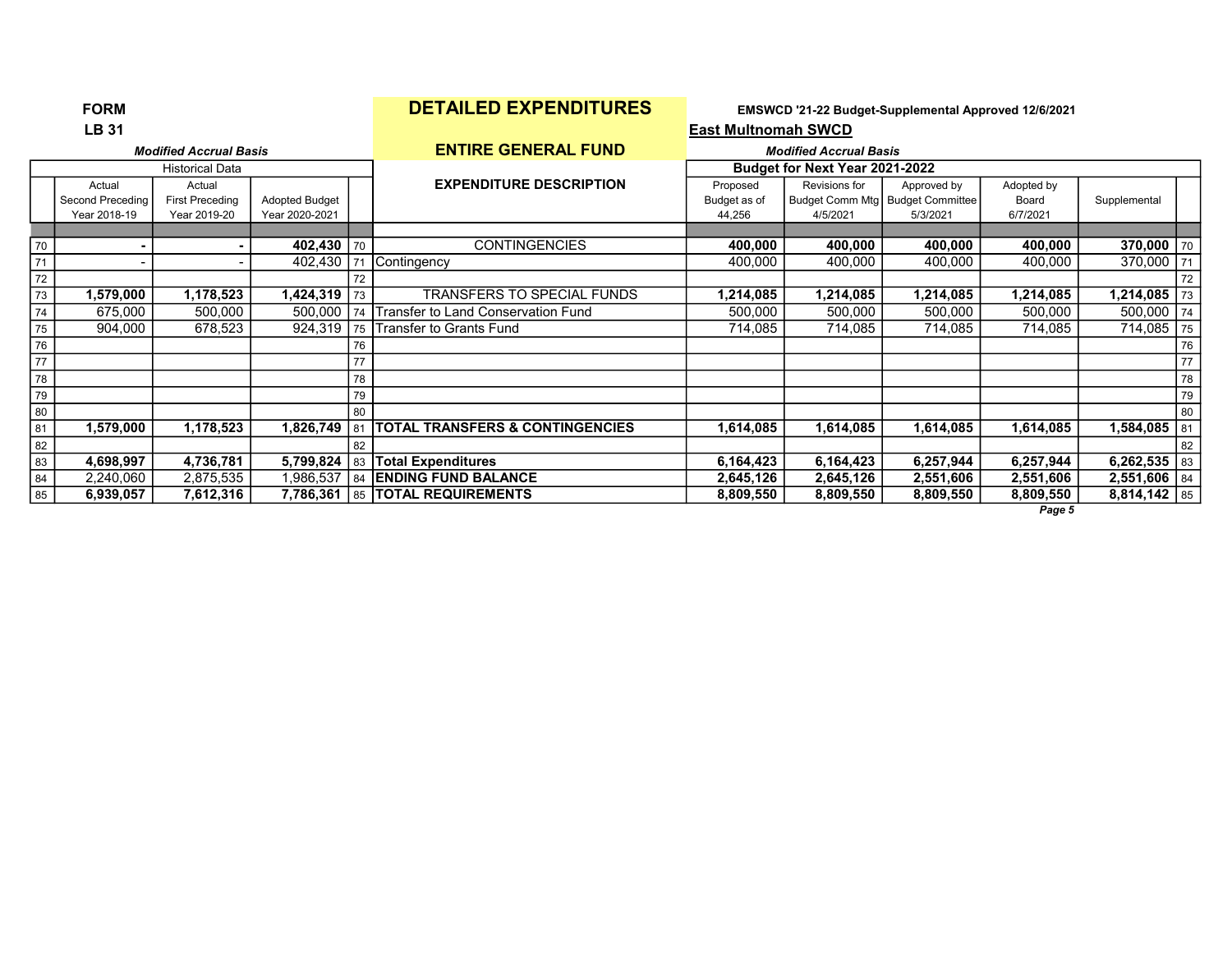**LB 31** East Multnomah SWCD **Finance & Operations** East Multnomah SWCD

|                         |                  | <b>Modified Accrual Basis</b> |                       |                 |                                                   |              | <b>Modified Accrual Basis</b>  |                                    |                  |              |                 |
|-------------------------|------------------|-------------------------------|-----------------------|-----------------|---------------------------------------------------|--------------|--------------------------------|------------------------------------|------------------|--------------|-----------------|
|                         |                  | <b>Historical Data</b>        |                       |                 |                                                   |              | Budget for Next Year 2021-2022 |                                    |                  |              |                 |
|                         | Actual           | Actual                        |                       |                 | <b>EXPENDITURE DESCRIPTION</b>                    | Proposed     | Revisions for                  | Approved by                        | Adopted by       |              |                 |
|                         | Second Preceding | <b>First Preceding</b>        | <b>Adopted Budget</b> |                 |                                                   | Budget as of |                                | Budget Comm Mtg   Budget Committee | Board            | Supplemental |                 |
|                         | Year 2018-19     | Year 2019-20                  | Year 2020-2021        |                 |                                                   | 3/1/2021     | 4/5/2021                       | 5/3/2021                           | 6/7/2021         |              |                 |
|                         |                  |                               |                       |                 |                                                   |              |                                |                                    |                  |              |                 |
|                         |                  |                               |                       |                 | PERSONNEL SERVICES                                |              |                                |                                    |                  |              |                 |
|                         | 377,394          | 374,691                       | 406,604               | $\mathbf{1}$    | Salaries and Wages (Total of 4.5 FTE)             | 432,464      | 432,464                        | 432,464                            | 432,464          | 433,841      | $\overline{1}$  |
| $\overline{2}$          | 38,196           | 32,246                        | 38,157                |                 | 2 Payroll Taxes                                   | 40,486       | 40,486                         | 40,486                             | 40,486           | $40,486$   2 |                 |
| $\overline{3}$          | 1,409            | 1,449                         | 1,745                 |                 | 3 Worker's Comp Insurance Policy                  | 1,908        | 1,908                          | 1,908                              | 1,908            | 1,908        | $\vert$ 3       |
| $\overline{4}$          | 81,766           | 81,206                        | 104,495               |                 | 4 Employee Benefits                               | 125,261      | 125,261                        | 133,781                            | 133,781          | 133,781      | $\overline{4}$  |
| $\overline{\mathbf{5}}$ |                  |                               |                       | $5^{\circ}$     | Overtime                                          |              |                                |                                    |                  |              | 5               |
| $\overline{6}$          |                  |                               | 66,147                | 6               | Temporary Employees (Total of 1.5 FTEs)           | 94,556       | 94,556                         | 94,556                             | 94,556           | 94,556       | 6               |
| $\overline{7}$          |                  |                               |                       | $\overline{7}$  | Paid Internships (Total of 0.0 FTE)               |              |                                |                                    |                  |              | $\overline{7}$  |
| $\overline{8}$          |                  |                               |                       | 8               |                                                   |              |                                |                                    |                  |              | 8               |
| $\overline{9}$          | 498,765          | 489,592                       | 617,148               | 9               | <b>TOTAL PERSONNEL SERVICES</b>                   | 694,675      | 694,675                        | 703,195                            | 703,195          | 704,572      | 9               |
| 10                      |                  |                               |                       | 10              |                                                   |              |                                |                                    |                  |              | 10              |
| 11                      |                  |                               |                       | 11              | <b>MATERIALS AND SERVICES</b>                     |              |                                |                                    |                  |              | 11              |
| $\overline{12}$         | 21,000           | 21,000                        | 21,000                | 12              | Contracted Bookkeeper                             | 24,000       | 24,000                         | 24,000                             | 24,000           | 24,000       | 12              |
| 13                      | 5,100            | 5,350                         | 6.000                 | 13              | Contracted Audit Services                         | 6,000        | 6,000                          | 6,000                              | 6,000            | 6,000        | 13              |
| $\overline{14}$         | 18,020           | 7,030                         | 7,500                 |                 | 14 Contracted Attorney                            | 10,000       | 10,000                         | 10,000                             | 10,000           | 10,000       | 14              |
| 15                      | 27,808           | 15,426                        | 21.000                |                 | 15 Contracted Information Technology Support      | 24,000       | 24,000                         | 24,000                             | 24,000           | 24,000       | 15              |
| $\overline{16}$         | 49,928           | 105,176                       | 190,000               |                 | 16 Contracted Services                            | 314,500      | 314,500                        | 366,500                            | 366,500          | $366,500$ 16 |                 |
| $\overline{17}$         |                  |                               |                       | 17              |                                                   |              |                                |                                    |                  |              | 17              |
| 18                      |                  |                               |                       | 18              |                                                   |              |                                |                                    |                  |              | 18              |
| 19                      |                  |                               |                       | 19              |                                                   |              |                                |                                    |                  |              | 19              |
| $\overline{20}$         |                  |                               |                       | 20              |                                                   |              |                                |                                    |                  |              | 20              |
| $\overline{21}$         | 250              | 250                           | 250                   |                 | 21 Audit Filing Fee                               | 250          | 250                            | 250                                | 250              | 250          | 21              |
| $\overline{22}$         | 179              | $\overline{163}$              | 450                   |                 | 22 Bank/LGIP Fees                                 | 400          | 400                            | 400                                | 400              | $400$ 22     |                 |
| 23                      | 235              | 235                           | 300                   |                 | 23 Bulk Mail Permit Renewal                       | 275          | 275                            | 275                                | $\overline{275}$ | $275$ 23     |                 |
| 24                      | 2,220            | 1,924                         | 3,000                 |                 | 24 Legal Notice (Ann'l Mtg, Budget Mtgs, Hearing) | 3,000        | 3,000                          | 3,000                              | 3,000            | $3,000$ 24   |                 |
| $\overline{25}$         | 3,971            | 3,124                         | 6,050                 | 25              | Licenses and Fees                                 | 6,090        | 6,090                          | 6,090                              | 6,090            | $6,090$ 25   |                 |
| $\overline{26}$         |                  |                               |                       | $\overline{26}$ | <b>Taxes</b>                                      |              |                                |                                    |                  |              | $\overline{26}$ |
| $\overline{27}$         | 6,235            | 5,977                         | 8,500                 | 27              | Utilities                                         | 8,000        | 8,000                          | 8,000                              | 8,000            | $8,000$ 27   |                 |
| $\overline{28}$         | 9,253            | 10,565                        | 12,720                |                 | 28 Telecommunications                             | 14,520       | 14,520                         | 14,520                             | 14,520           | $14,520$ 28  |                 |
| $\overline{29}$         | 10,783           | 6,948                         | 22,000                |                 | 29 Repairs/Maintenance                            | 26,500       | 26,500                         | 26,500                             | 26,500           | $26,500$ 29  |                 |
| 30                      | 14,112           | 16,452                        | 18,750                |                 | 30 Insurance                                      | 20,000       | 20,000                         | 20,000                             | 20,000           | $20,000$ 30  |                 |
| $\overline{31}$         | 3,874            | 3,058                         | 7,000                 |                 | 31 Office Supplies                                | 5,300        | 5,300                          | 5,300                              | 5,300            | $5,300$ 31   |                 |
| 32                      | 173              | 251                           | 1,800                 |                 | 32 Postage/Delivery                               | 800          | 800                            | 800                                | 800              | $800$ 32     |                 |
| $\overline{33}$         | 4,593            | 3,410                         |                       |                 | 6,600 33 Printing/Copying                         | 6,600        | 6,600                          | 6,600                              | 6,600            | $6,600$ 33   |                 |
| 34                      | 2,878            | 1,514                         |                       |                 | 6,600 34 Office Furnishings and Equipment         | 8,800        | 8,800                          | 8,800                              | 8,800            | $8,800$ 34   |                 |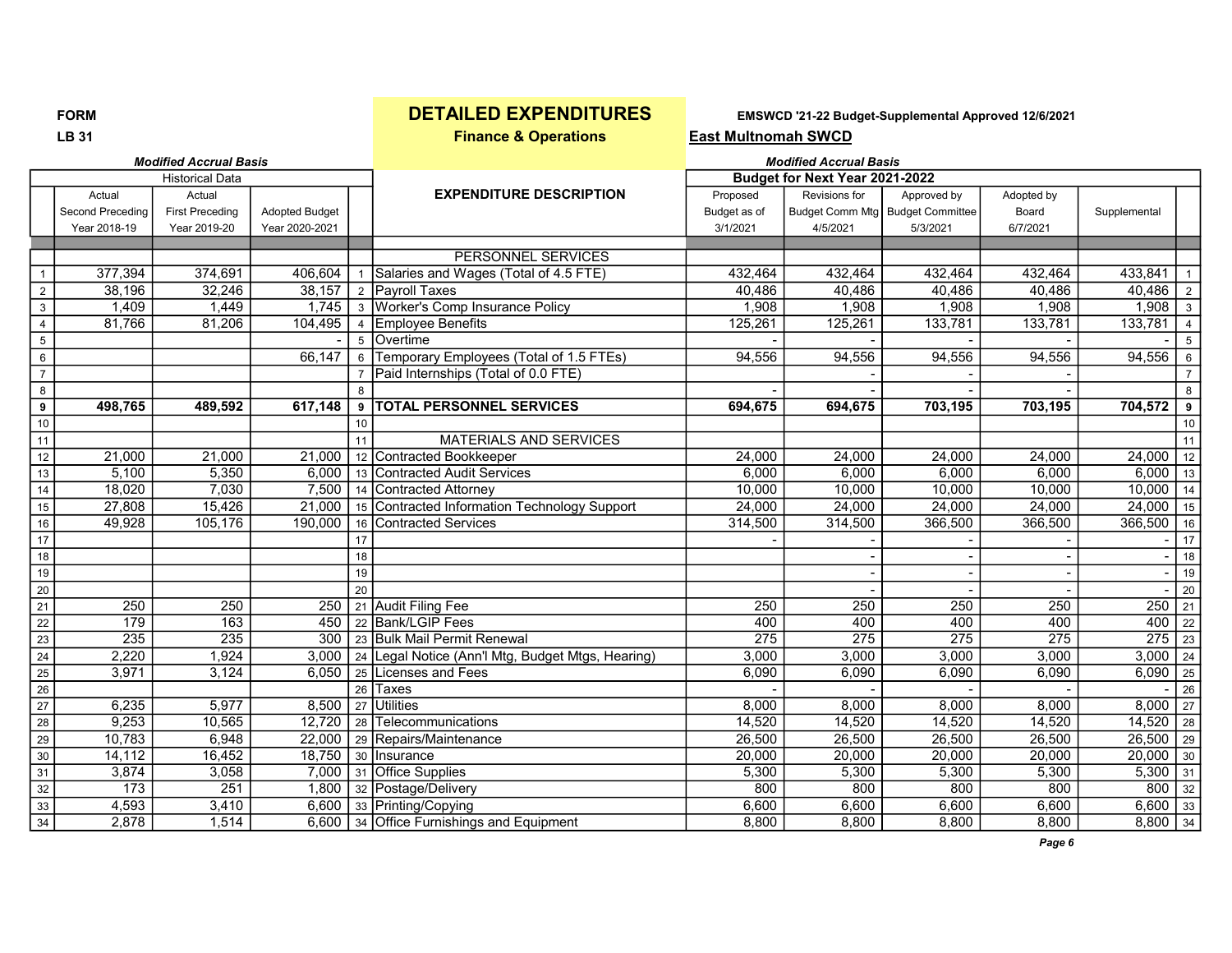|                 | <b>FORM</b>      |                               |                       |    | <b>DETAILED EXPENDITURES</b>                                     |                            |                                    | EMSWCD '21-22 Budget-Supplemental Approved 12/6/2021 |              |                   |    |
|-----------------|------------------|-------------------------------|-----------------------|----|------------------------------------------------------------------|----------------------------|------------------------------------|------------------------------------------------------|--------------|-------------------|----|
|                 | <b>LB 31</b>     |                               |                       |    | <b>Finance &amp; Operations</b>                                  | <b>East Multnomah SWCD</b> |                                    |                                                      |              |                   |    |
|                 |                  | <b>Modified Accrual Basis</b> |                       |    |                                                                  |                            | <b>Modified Accrual Basis</b>      |                                                      |              |                   |    |
|                 |                  | <b>Historical Data</b>        |                       |    |                                                                  |                            | Budget for Next Year 2021-2022     |                                                      |              |                   |    |
|                 | Actual           | Actual                        |                       |    | <b>EXPENDITURE DESCRIPTION</b>                                   | Proposed                   | Revisions for                      | Approved by                                          | Adopted by   |                   |    |
|                 | Second Preceding | <b>First Preceding</b>        | <b>Adopted Budget</b> |    |                                                                  | Budget as of               | Budget Comm Mtg   Budget Committee |                                                      | Board        | Supplemental      |    |
|                 | Year 2018-19     | Year 2019-20                  | Year 2020-2021        |    |                                                                  | 3/1/2021                   | 4/5/2021                           | 5/3/2021                                             | 6/7/2021     |                   |    |
|                 |                  |                               |                       |    |                                                                  |                            | 1,500                              |                                                      |              |                   |    |
| 35              |                  | 159                           | 1,500                 |    | 35 Advertising                                                   | 1,500<br>500               | 500                                | 1,500<br>500                                         | 1,500<br>500 | 1,500<br>$500$ 36 | 35 |
| 36              | 4,230            | 1,227                         | 500                   |    | 36 Signage, Banners, Displays<br>6,000 37 Public Relations Promo | 6,200                      | 6,200                              | 6,200                                                | 6,200        | $6,200$ 37        |    |
| $\overline{37}$ |                  |                               |                       |    |                                                                  |                            |                                    |                                                      |              |                   |    |
| 38              | 7,804            | 7,934                         | 11,950                |    | 38 Dues                                                          | 11,950                     | 11,950                             | 11,950                                               | 11,950       | $11,950$ 38       |    |
| 39              | 5,008            | 6,139                         | 9,100                 |    | 39 Subscriptions                                                 | 13,468                     | 13,468                             | 13,468                                               | 13,468       | 13,468            | 39 |
| 40              | 127              | 327                           | 8,800                 |    | 40 Program Supplies                                              | 2,500                      | 2,500                              | 2,500                                                | 2,500        | $2,500$ 40        |    |
| 41              |                  |                               |                       |    | 41 Plants & Materials                                            |                            |                                    |                                                      |              |                   | 41 |
| 42              | 520              | 466                           | 2,800                 |    | 42 Rent Space: Mtg/Wkshop/Storage/Event/Sale                     | 2,800                      | 2,800                              | 2,800                                                | 2,800        | 2,800             | 42 |
| 43              |                  |                               | 2.000                 |    | 43 Equipment Rental/Lease                                        | 2,000                      | 2,000                              | 2,000                                                | 2,000        | 2,000             | 43 |
| 44              |                  | 1,297                         |                       |    | 44 Vehicles: Rent/Lease                                          |                            |                                    |                                                      |              |                   | 44 |
| 45              | 1,895            | 2,874                         | 4,500                 |    | 45 Training/Development: Staff                                   | 5,000                      | 5,000                              | 5,000                                                | 5,000        | $5,000$ 45        |    |
| $\overline{46}$ | 550              |                               | 7,000                 |    | 46 Training/Development: Board                                   | 7,000                      | 7,000                              | 7,000                                                | 7,000        | $7,000$ 46        |    |
| 47              | 1,457            | 271                           | 2,500                 |    | 47 Out of Town Travel: Staff                                     | 1,500                      | 1,500                              | 1,500                                                | 1,500        | $1,500$ 47        |    |
| $48$            | $\frac{1}{982}$  |                               | 4,000                 |    | 48 Out of Town Travel: Board                                     | 2,000                      | 2,000                              | 2,000                                                | 2,000        | $2,000$ 48        |    |
| 49              | 1,226            | 404                           | 1,500                 |    | 49 Local Mileage, Parking, Bus: Staff                            | 1,500                      | 1,500                              | 1,500                                                | 1,500        | 1,500             | 49 |
| 50              |                  |                               | 500                   |    | 50 Local Mileage, Parking, Bus: Board                            | 500                        | 500                                | 500                                                  | 500          | $500$ 50          |    |
| 51              | 3,673            | 2,310                         |                       |    | 8,300   51   Vol/Board/Staff/Cooperator expenses                 | 7,690                      | 7,690                              | 10,690                                               | 10,690       | $10,690$ 51       |    |
| 52              | 2,857            | 3,771                         | 11,620                |    | 52 Meeting Refreshments, Annual, Budget, Board Mtgs              | 10,320                     | 10,320                             | 10,320                                               | 10,320       | 10,320            | 52 |
| 53              | $\overline{27}$  |                               |                       |    | 53 Misc Expenses                                                 |                            |                                    |                                                      |              |                   | 53 |
| 54              | $\overline{507}$ | 477                           | 600                   |    | 54 Payroll Expense                                               | 650                        | 650                                | 650                                                  | 650          | $650$ 54          |    |
| 55              |                  |                               |                       | 55 |                                                                  |                            |                                    |                                                      |              |                   | 55 |
| 56              | 211,475          | 235,509                       | 422,690               |    | 56 TOTAL MATERIALS AND SERVICES                                  | 556,113                    | 556,113                            | 611,113                                              | 611,113      | $611,113$ 56      |    |
| 57              |                  |                               |                       | 57 |                                                                  |                            |                                    |                                                      |              |                   | 57 |
| $58$            |                  |                               |                       | 58 | <b>CAPITAL OUTLAY</b>                                            |                            |                                    |                                                      |              |                   | 58 |
| 59              | 7,485            |                               |                       |    | 59 Office/Field Equipment                                        |                            |                                    |                                                      |              |                   | 59 |
| 60              |                  | 57,050                        |                       | 60 | <b>Vehicles</b>                                                  |                            |                                    |                                                      |              |                   | 60 |
| 61              | 15,655           | 21,600                        | 67,000                |    | 61 Improvements to Real Property                                 | 62.000                     | 62,000                             | 62,000                                               | 62,000       | $62,000$ 61       |    |
| 62              |                  |                               |                       |    | 62 Purchase of Real Property                                     |                            |                                    |                                                      |              |                   | 62 |
| 63              | 23,140           | 78,650                        | 67,000                |    | 63 TOTAL CAPITAL OUTLAY                                          | 62,000                     | 62,000                             | 62,000                                               | 62,000       | 62,000            | 63 |
| 64              |                  |                               |                       | 64 |                                                                  |                            |                                    |                                                      |              |                   | 64 |
| 65              |                  |                               |                       | 65 | <b>DEBT SERVICE</b>                                              |                            |                                    |                                                      |              |                   | 65 |
| 66              |                  |                               |                       |    | 66 Payments to Principal                                         |                            |                                    |                                                      |              |                   | 66 |
| 67              |                  |                               |                       |    | 67 Interest and Fees                                             |                            |                                    |                                                      |              |                   | 67 |
| 68              |                  |                               |                       | 68 |                                                                  |                            |                                    |                                                      |              |                   | 68 |
| 69              |                  |                               |                       |    | 69 TOTAL DEBT SERVICE                                            |                            |                                    |                                                      |              | $\blacksquare$    | 69 |
|                 |                  |                               |                       |    |                                                                  |                            |                                    |                                                      | Page 7       |                   |    |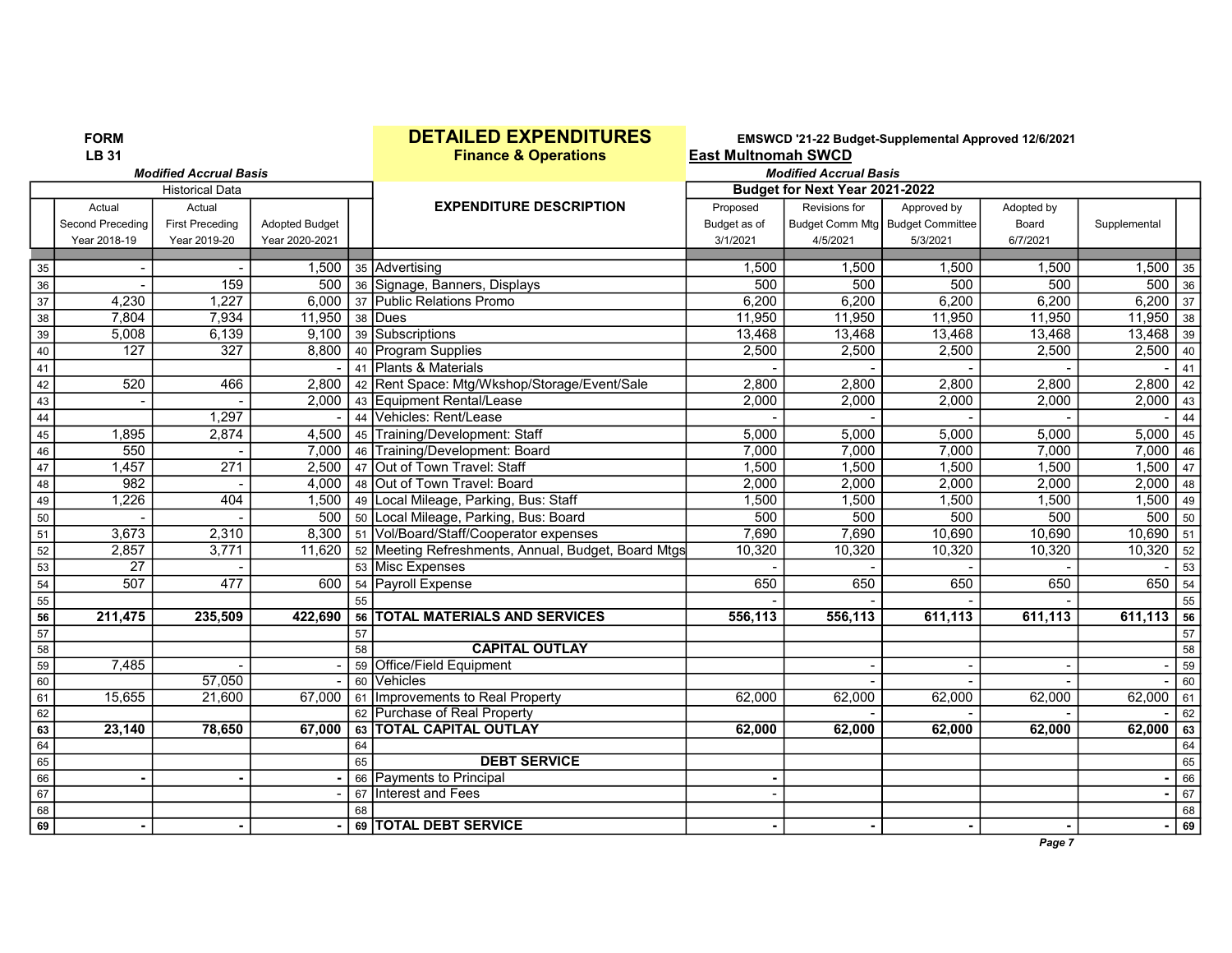|    | <b>FORM</b>                  |                               |                          |    | <b>DETAILED EXPENDITURES</b>               |                            |                                | EMSWCD '21-22 Budget-Supplemental Approved 12/6/2021 |                |                |      |
|----|------------------------------|-------------------------------|--------------------------|----|--------------------------------------------|----------------------------|--------------------------------|------------------------------------------------------|----------------|----------------|------|
|    | <b>LB 31</b>                 |                               |                          |    | <b>Finance &amp; Operations</b>            | <b>East Multnomah SWCD</b> |                                |                                                      |                |                |      |
|    |                              | <b>Modified Accrual Basis</b> |                          |    |                                            |                            | <b>Modified Accrual Basis</b>  |                                                      |                |                |      |
|    |                              | <b>Historical Data</b>        |                          |    |                                            |                            | Budget for Next Year 2021-2022 |                                                      |                |                |      |
|    | Actual                       | Actual                        |                          |    | <b>EXPENDITURE DESCRIPTION</b>             | Proposed                   | Revisions for                  | Approved by                                          | Adopted by     |                |      |
|    | Second Preceding             | <b>First Preceding</b>        | <b>Adopted Budget</b>    |    |                                            | Budget as of               |                                | Budget Comm Mtg   Budget Committee                   | Board          | Supplemental   |      |
|    | Year 2018-19                 | Year 2019-20                  | Year 2020-2021           |    |                                            | 3/1/2021                   | 4/5/2021                       | 5/3/2021                                             | 6/7/2021       |                |      |
|    |                              |                               |                          |    |                                            |                            |                                |                                                      |                |                |      |
| 70 |                              |                               |                          | 70 | <b>CONTINGENCIES</b>                       |                            |                                |                                                      |                |                | - 70 |
| 71 | $\qquad \qquad \blacksquare$ |                               | $\overline{\phantom{0}}$ | 71 | Contingency                                |                            |                                |                                                      |                |                | 71   |
| 72 |                              |                               |                          | 72 |                                            |                            |                                |                                                      |                |                | 72   |
| 73 | ۰                            |                               | ۰                        | 73 | <b>TRANSFERS TO SPECIAL FUNDS</b>          |                            | $\blacksquare$                 |                                                      | $\blacksquare$ |                | 73   |
| 74 |                              |                               |                          | 74 | Transfer to Land Conservation Fund         |                            |                                |                                                      |                |                | 74   |
| 75 | $\qquad \qquad \blacksquare$ |                               |                          | 75 | Transfer to Grants Fund                    |                            |                                |                                                      |                |                | 75   |
| 76 |                              |                               |                          | 76 |                                            |                            |                                |                                                      |                |                | 76   |
| 77 |                              |                               |                          | 77 |                                            |                            |                                |                                                      |                |                | 77   |
| 78 |                              |                               |                          | 78 |                                            |                            |                                |                                                      |                |                | 78   |
| 79 |                              |                               |                          | 79 |                                            |                            |                                |                                                      |                |                | 79   |
| 80 |                              |                               |                          | 80 |                                            |                            |                                |                                                      |                |                | 80   |
| 81 |                              |                               |                          | 81 | <b>TOTAL TRANSFERS &amp; CONTINGENCIES</b> |                            |                                |                                                      |                |                | 81   |
| 82 |                              |                               |                          | 82 |                                            |                            |                                |                                                      |                |                | 82   |
| 83 | 733,379                      | 803,751                       | 1,106,838                | 83 | <b>Total Expenditures</b>                  | 1,312,788                  | 1,312,788                      | 1,376,308                                            | 1,376,308      | $1,377,685$ 83 |      |
| 84 |                              |                               |                          |    | 84 ENDING FUND BALANCE                     |                            |                                |                                                      |                |                | 84   |
| 85 | 733,379                      | 803,751                       |                          |    | 1,106,838   85   TOTAL REQUIREMENTS        | 1,312,788                  | 1,312,788                      | 1,376,308                                            | 1,376,308      | $1,377,685$ 85 |      |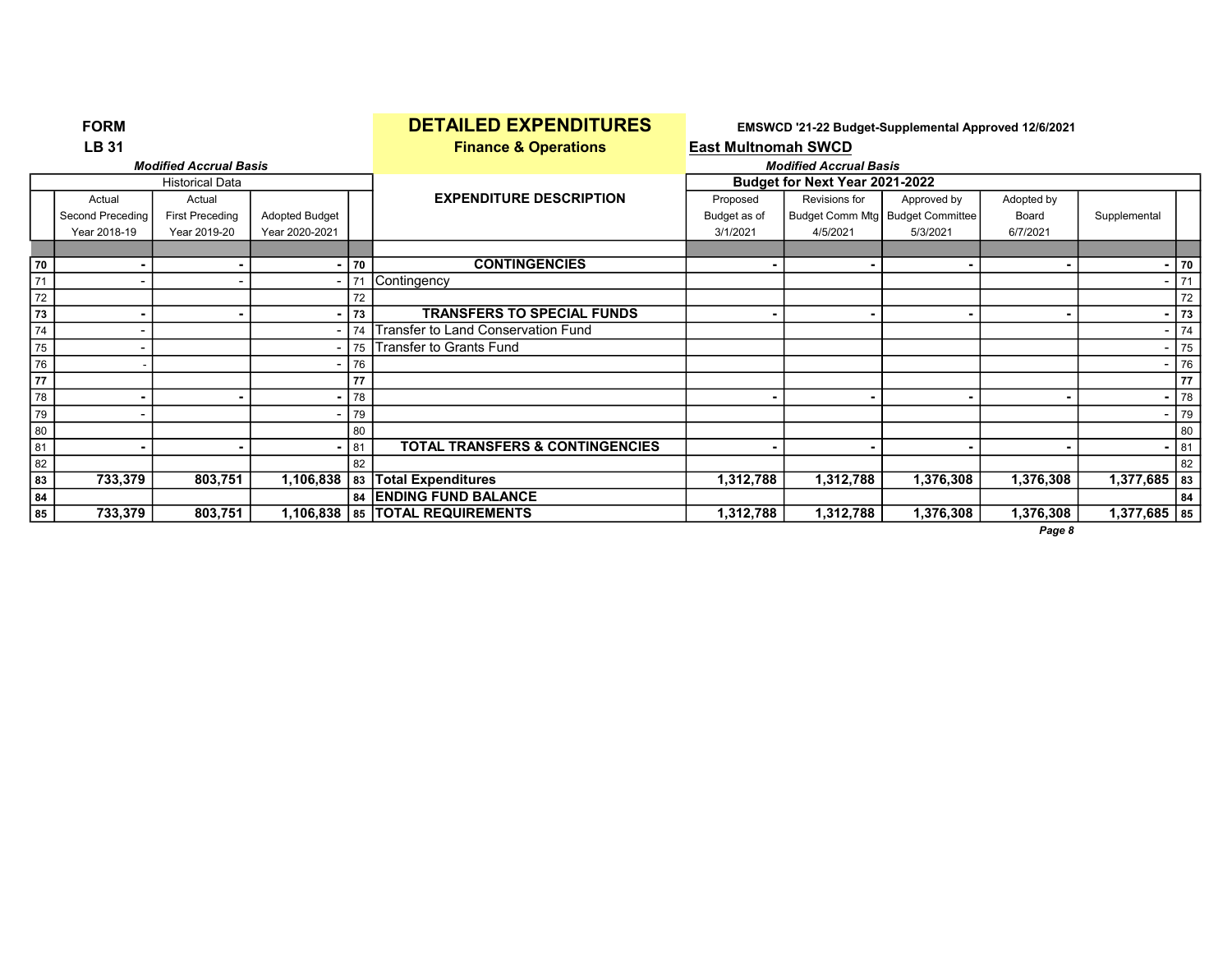|                  | <b>LB 31</b>            |                               |                       |    | <b>Rural Lands Program</b>                        | <b>East Multnomah SWCD</b> |                                |                                  |                    |              |                 |
|------------------|-------------------------|-------------------------------|-----------------------|----|---------------------------------------------------|----------------------------|--------------------------------|----------------------------------|--------------------|--------------|-----------------|
|                  |                         | <b>Modified Accrual Basis</b> |                       |    |                                                   |                            | <b>Modified Accrual Basis</b>  |                                  |                    |              |                 |
|                  |                         | <b>Historical Data</b>        |                       |    |                                                   |                            | Budget for Next Year 2021-2022 |                                  |                    |              |                 |
|                  | Actual                  | Actual                        |                       |    | <b>EXPENDITURE DESCRIPTION</b>                    | Proposed                   | Revisions for                  | Approved by                      | Adopted by         |              |                 |
|                  | <b>Second Preceding</b> | <b>First Preceding</b>        | <b>Adopted Budget</b> |    |                                                   | Budget as of               |                                | Budget Comm Mtg Budget Committee | Board              | Supplemental |                 |
|                  | Year 2018-19            | Year 2019-20                  | Year 2020-2021        |    |                                                   | 3/1/2021                   | 4/5/2021                       | 5/3/2021                         | 6/7/2021           |              |                 |
|                  |                         |                               |                       |    | <b>PERSONNEL SERVICES</b>                         |                            |                                |                                  |                    |              |                 |
| $\mathbf{1}$     | 472,217                 | 501,379                       | 498,400               |    | Salaries and Wages (Total of 6.5 FTE)             | 520,704                    | 520,704                        | 520,704                          | 520,704            | 548,063      |                 |
| $\overline{2}$   | 47,750                  | 50,029                        | 47,634                |    | 2 Payroll Taxes                                   | 49,732                     | 49,732                         | 49,732                           | 49,732             | 52,525       | $\overline{2}$  |
| $\sqrt{3}$       | 7,527                   | 11,227                        | 10,697                |    | 3 Worker's Comp Insurance Policy                  | 11,924                     | 11,924                         | 11,924                           | 11,924             | 12,659       | 3 <sup>1</sup>  |
| $\overline{4}$   | 132,118                 | 137,049                       | 137,118               |    | 4 Employee Benefits                               | 142,670                    | 142,670                        | 142,670                          | 142,670            | 144,998      | $\overline{4}$  |
| $\overline{5}$   |                         |                               |                       |    | 5 Overtime                                        |                            |                                |                                  |                    |              | $5\overline{)}$ |
| $\,6\,$          |                         |                               |                       | 6  | Temporary Employees (Total of 0.0 FTE)            |                            |                                |                                  |                    |              | $\,6\,$         |
| $\overline{7}$   |                         |                               |                       |    | Paid Internships (Total of 0.0 FTE)               |                            |                                |                                  |                    |              | $\overline{7}$  |
| 8                |                         |                               |                       |    |                                                   |                            |                                |                                  |                    |              | 8               |
| $\boldsymbol{9}$ | 659,612                 | 699,684                       | 693,849               | 9  | <b>TOTAL PERSONNEL SERVICES</b>                   | 725,030                    | 725,030                        | 725,030                          | 725,030            | 758,245      | $\overline{9}$  |
| 10               |                         |                               |                       | 10 |                                                   |                            |                                |                                  |                    |              | 10              |
| 11               |                         |                               |                       | 11 | <b>MATERIALS AND SERVICES</b>                     |                            |                                |                                  |                    |              | 11              |
| 12               |                         |                               |                       |    | 12 Contracted Bookkeeper                          |                            |                                |                                  |                    |              | 12              |
| 13               |                         |                               |                       |    | 13 Contracted Audit Services                      |                            |                                |                                  |                    |              | 13              |
| 14               |                         |                               |                       | 14 | <b>Contracted Attorney</b>                        |                            |                                |                                  |                    |              | 14              |
| 15               |                         |                               |                       |    | 15 Contracted Information Technology Support      |                            |                                |                                  |                    |              | 15              |
| 16               | 315,537                 | 278,073                       | 361,800               |    | 16 Contracted Services                            | 428,650                    | 428,650                        | 428,650                          | 428,650            | 428,650      | 16              |
| 17               |                         |                               |                       | 17 |                                                   |                            |                                |                                  |                    |              | $\overline{17}$ |
| 18               |                         |                               |                       | 18 |                                                   |                            |                                |                                  |                    |              | 18              |
| 19               |                         |                               |                       | 19 |                                                   |                            |                                |                                  |                    |              | 19              |
| 20               |                         |                               |                       | 20 |                                                   |                            |                                |                                  |                    |              | 20              |
| $\overline{21}$  |                         |                               |                       |    | 21 Audit Filing Fee                               |                            |                                |                                  |                    |              | 21              |
| 22               | $\overline{25}$         | $\overline{25}$               |                       |    | 22 Bank/LGIP Fees                                 |                            |                                |                                  |                    |              | 22              |
| 23               |                         |                               |                       |    | 23 Bulk Mail Permit Renewal                       |                            |                                |                                  |                    |              | $\overline{23}$ |
| 24               |                         |                               |                       |    | 24 Legal Notice (Ann'l Mtg, Budget Mtgs, Hearing) |                            |                                |                                  |                    |              | 24              |
| $\overline{25}$  |                         |                               |                       |    | 25 Licenses and Fees                              |                            |                                |                                  |                    |              | 25              |
| $\overline{26}$  |                         |                               |                       |    | 26 Taxes                                          |                            |                                |                                  |                    |              | 26              |
| $\overline{27}$  |                         |                               |                       |    | 27 Utilities                                      |                            |                                |                                  |                    |              | $\boxed{27}$    |
| 28               | 4,502                   | 5,470                         | 4.500                 |    | 28 Telecommunications                             | 5,000                      | 5,000                          | 5,000                            | 5,000              | 5,000        | 28              |
| 29               |                         |                               |                       |    | 29 Repairs/Maintenance                            |                            |                                |                                  |                    |              | 29              |
| 30               |                         |                               |                       |    | 30 Insurance                                      |                            |                                |                                  |                    |              | 30              |
| $\overline{31}$  | $\overline{245}$        | 50                            |                       |    | 600 31 Office Supplies                            | 500                        | 500                            | 500                              | 500                | $500$ 31     |                 |
| 32               | 264                     | 837                           | 500                   |    | 32 Postage/Delivery                               | 500                        | 500                            | 500                              | 500                | $500$ 32     |                 |
| 33               | 2,231                   | 1,720                         |                       |    | 4,000 33 Printing/Copying                         | 4,000                      | 4,000                          | 4,000                            | 4,000              | $4,000$ 33   |                 |
| $\overline{34}$  | 1,499                   | 5,264                         |                       |    | 2,500 34 Office Furnishings and Equipment         | 3,000                      | 3,000                          | 3,000                            | 3,000<br>$D - - -$ | $3,000$ 34   |                 |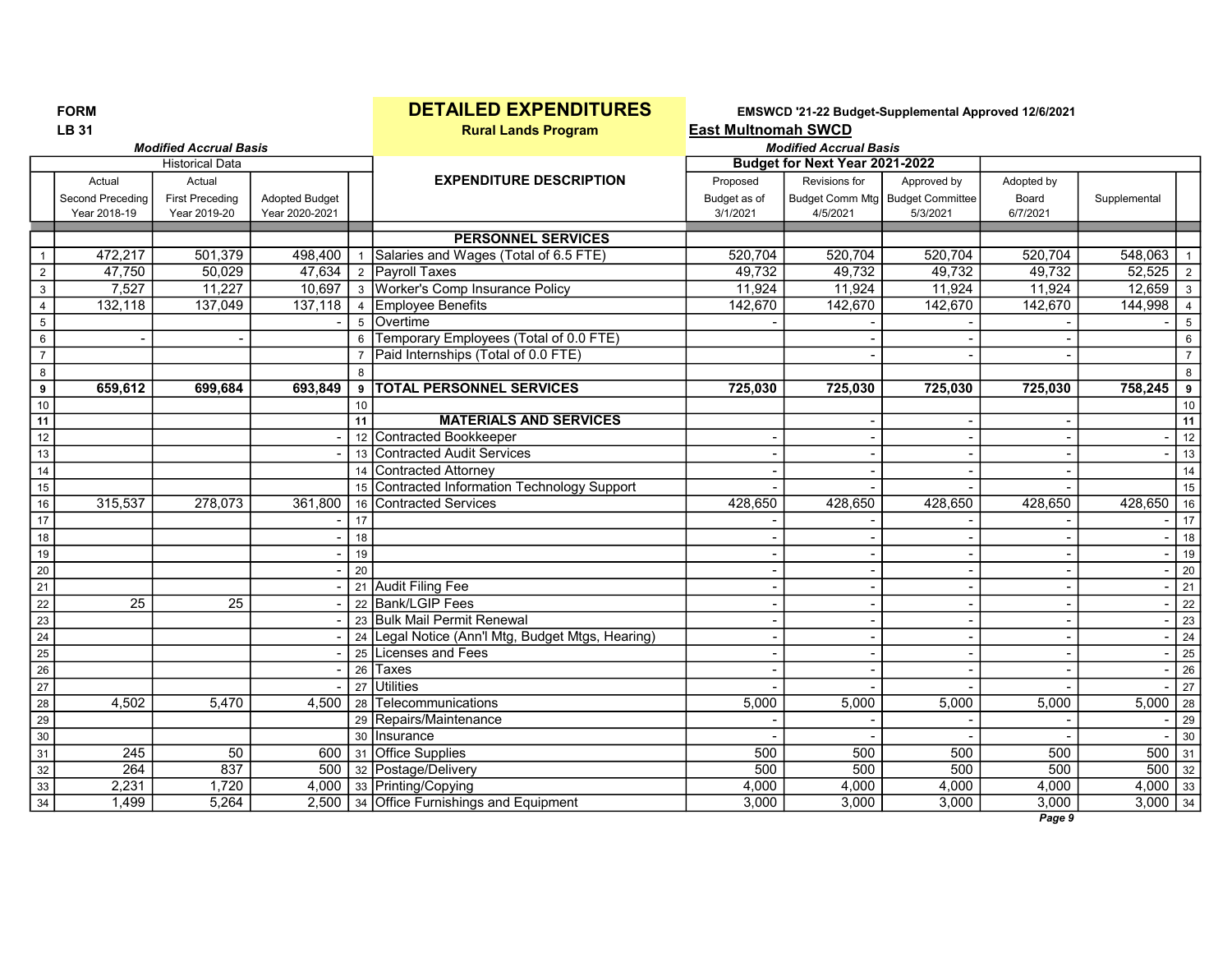# FORM **DETAILED EXPENDITURES** EMSWCD '21-22 Budget-Supplemental Approved 12/6/2021<br>LB 31 East Multnomah SWCD

**East Multnomah SWCD** 

|                 |                  | <b>Modified Accrual Basis</b> |                       | <b>Modified Accrual Basis</b> |                                                     |              |                                |                                    |            |                  |                 |
|-----------------|------------------|-------------------------------|-----------------------|-------------------------------|-----------------------------------------------------|--------------|--------------------------------|------------------------------------|------------|------------------|-----------------|
|                 |                  | <b>Historical Data</b>        |                       |                               |                                                     |              | Budget for Next Year 2021-2022 |                                    |            |                  |                 |
|                 | Actual           | Actual                        |                       |                               | <b>EXPENDITURE DESCRIPTION</b>                      | Proposed     | Revisions for                  | Approved by                        | Adopted by |                  |                 |
|                 | Second Preceding | <b>First Preceding</b>        | <b>Adopted Budget</b> |                               |                                                     | Budget as of |                                | Budget Comm Mtg   Budget Committee | Board      | Supplemental     |                 |
|                 | Year 2018-19     | Year 2019-20                  | Year 2020-2021        |                               |                                                     | 3/1/2021     | 4/5/2021                       | 5/3/2021                           | 6/7/2021   |                  |                 |
|                 |                  |                               |                       |                               |                                                     |              |                                |                                    |            |                  |                 |
| 35              |                  | 2,500                         | 500                   |                               | 35 Advertising                                      | 500          | 500                            | 500                                | 500        | 500              | 35              |
| 36              |                  |                               | 500                   |                               | 36 Signage, Banners, Displays                       | 500          | 500                            | 500                                | 500        | 500              | 36              |
| $\overline{37}$ | $\overline{22}$  |                               | 500                   |                               | 37 Public Relations Promo                           | 500          | 500                            | 500                                | 500        | $\overline{500}$ | $\sqrt{37}$     |
| 38              | 330              | 115                           | 550                   |                               | 38 Dues                                             | 550          | 550                            | 550                                | 550        | 550              | 38              |
| $\overline{39}$ | 4,891            | 6,918                         | 4,700                 |                               | 39 Subscriptions                                    | 3,530        | 3,530                          | 3,530                              | 3,530      | 3,530            | $\sqrt{39}$     |
| 40              | 37,190           | 23,803                        | 53,400                |                               | 40 Program Supplies                                 | 43,900       | 8,900                          | 8,900                              | 8,900      | 8,900            | 40              |
| 41              |                  |                               |                       |                               | 41 Plants & Materials                               |              | 35,000                         | 35,000                             | 35,000     | 35,000           | 41              |
| 42              | 676              | 399                           | 600                   |                               | 42 Rent Space: Mtg/Wkshop/Storage/Event/Sale        | 400          | 400                            | 400                                | 400        | 400              | 42              |
| 43              | 383              | 251                           | 1.000                 |                               | 43 Equipment Rental/Lease                           | 1,000        | 1,000                          | 1.000                              | 1,000      | 1,000            | $\overline{43}$ |
| 44              | 10,026           | 6,502                         | 8,000                 |                               | 44 Vehicles: Rent/Lease                             | 8,000        | 8,000                          | 8,000                              | 8,000      | 8,000            | 44              |
| 45              | 3,280            | 2,143                         | 7,000                 |                               | 45 Training/Development: Staff                      | 5,000        | 5,000                          | 5,000                              | 5,000      | 5,000            | 45              |
| 46              |                  |                               |                       |                               | 46 Training/Development: Board                      |              |                                |                                    |            |                  | 46              |
| $\overline{47}$ | 1,872            | 874                           | 4,000                 |                               | 47 Out of Town Travel: Staff                        | 1,000        | 1,000                          | 1,000                              | 1,000      | 1,000            | 47              |
| 48              |                  |                               |                       |                               | 48 Out of Town Travel: Board                        |              |                                |                                    |            |                  | 48              |
| 49              | 3,964            | 2,395                         | 4,000                 |                               | 49 Local Mileage, Parking, Bus: Staff               | 4,000        | 4,000                          | 4,000                              | 4,000      | 4,000            | 49              |
| 50              |                  |                               |                       |                               | 50 Local Mileage, Parking, Bus: Board               |              |                                |                                    |            |                  | 50              |
| 51              |                  |                               |                       |                               | 51 Vol/Board/Staff/Cooperator expenses              |              |                                |                                    |            |                  | 51              |
| $\overline{52}$ | 503              | 67                            | 500                   |                               | 52 Meeting Refreshments, Annual, Budget, Board Mtgs | 500          | 500                            | 500                                | 500        | 500              | 52              |
| $\overline{53}$ |                  |                               |                       |                               | 53 Misc Expenses                                    |              |                                |                                    |            |                  | 53              |
| $\overline{54}$ |                  |                               |                       | 54                            |                                                     |              |                                |                                    |            |                  | 54              |
| 55              |                  |                               |                       | 55                            |                                                     |              |                                |                                    |            |                  | 55              |
| 56              | 387,438          | 337,406                       | 459,150               |                               | 56   TOTAL MATERIALS AND SERVICES                   | 511.030      | 511.030                        | 511,030                            | 511,030    | 511,030          | $\overline{56}$ |
| 57              |                  |                               |                       | 57                            |                                                     |              |                                |                                    |            |                  | 57              |
| 58              |                  |                               |                       | 58                            | <b>CAPITAL OUTLAY</b>                               |              |                                |                                    |            |                  | 58              |
| 59              |                  |                               |                       |                               | 59 Office/Field Equipment                           |              |                                |                                    |            |                  | 59              |
| 60              |                  |                               |                       |                               | 60 Vehicles                                         |              |                                |                                    |            |                  | 60              |
| 61              |                  |                               |                       | 61                            | Improvements to Real Property                       |              |                                |                                    |            |                  | 61              |
| 62              |                  |                               |                       |                               | 62 Purchase of Real Property                        |              |                                |                                    |            |                  | 62              |
| 63              |                  |                               |                       |                               | 63 TOTAL CAPITAL OUTLAY                             |              |                                |                                    |            |                  | 63              |
| 64              |                  |                               |                       | 64                            |                                                     |              |                                |                                    |            |                  | $\overline{64}$ |
| 65              |                  |                               |                       | 65                            | <b>DEBT SERVICE</b>                                 |              |                                |                                    |            |                  | 65              |
| $\overline{66}$ |                  |                               |                       |                               | 66 Payments to Principal                            |              |                                |                                    |            |                  | 66              |
| 67              |                  |                               |                       | 67                            | Interest and Fees                                   |              |                                |                                    |            |                  | 67              |
| 68              |                  |                               |                       | 68                            |                                                     |              |                                |                                    |            |                  | 68              |
| 69              |                  |                               |                       |                               | 69 TOTAL DEBT SERVICE                               |              |                                |                                    |            |                  | 69              |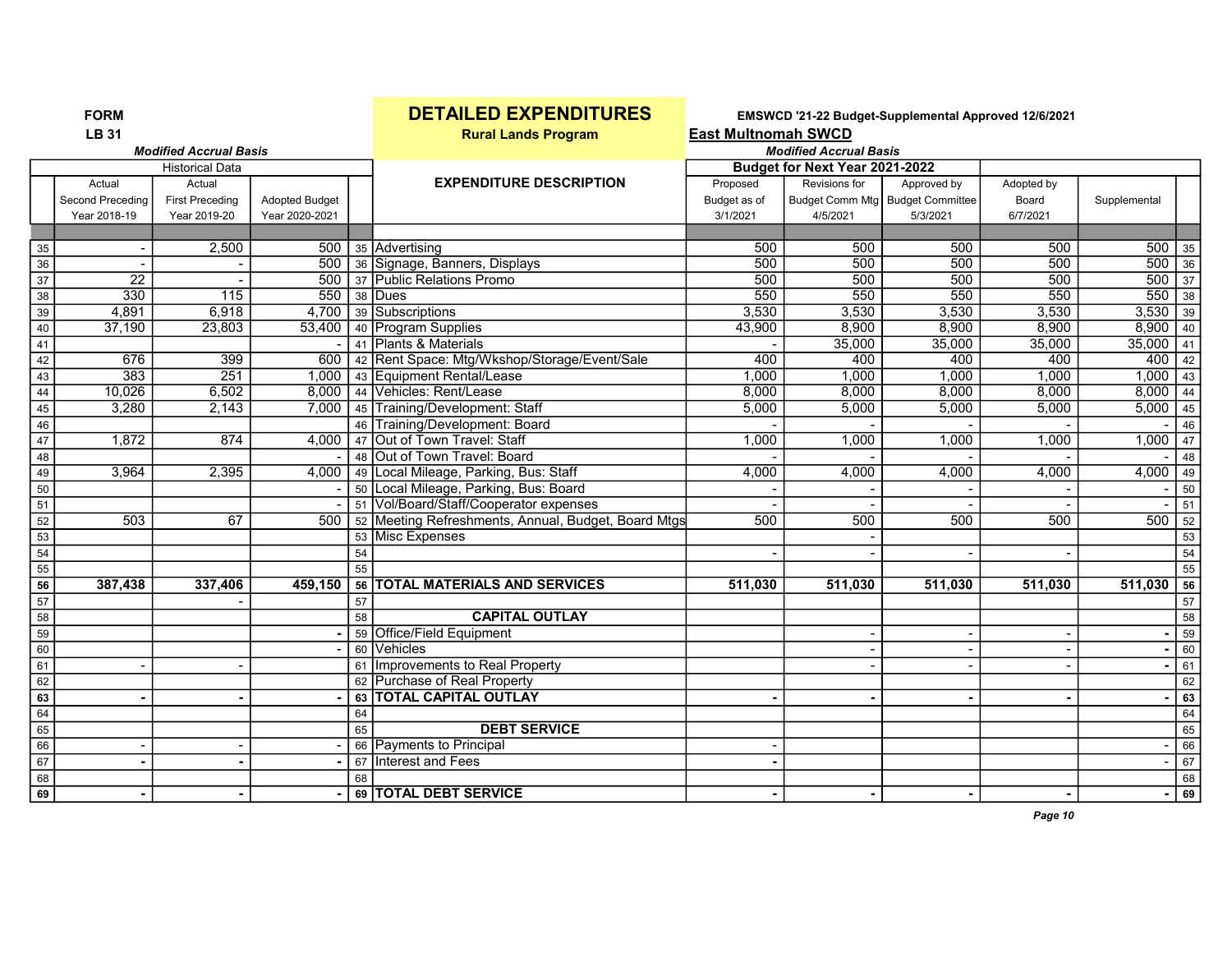|    | <b>FORM</b>      |                               |                       |    | <b>DETAILED EXPENDITURES</b>               |                            |                                | EMSWCD '21-22 Budget-Supplemental Approved 12/6/2021 |                |                |    |
|----|------------------|-------------------------------|-----------------------|----|--------------------------------------------|----------------------------|--------------------------------|------------------------------------------------------|----------------|----------------|----|
|    | <b>LB 31</b>     |                               |                       |    | <b>Rural Lands Program</b>                 | <b>East Multnomah SWCD</b> |                                |                                                      |                |                |    |
|    |                  | <b>Modified Accrual Basis</b> |                       |    |                                            |                            | <b>Modified Accrual Basis</b>  |                                                      |                |                |    |
|    |                  | <b>Historical Data</b>        |                       |    |                                            |                            | Budget for Next Year 2021-2022 |                                                      |                |                |    |
|    | Actual           | Actual                        |                       |    | <b>EXPENDITURE DESCRIPTION</b>             | Proposed                   | Revisions for                  | Approved by                                          | Adopted by     |                |    |
|    | Second Preceding | <b>First Preceding</b>        | <b>Adopted Budget</b> |    |                                            | Budget as of               |                                | Budget Comm Mtg   Budget Committee                   | Board          | Supplemental   |    |
|    | Year 2018-19     | Year 2019-20                  | Year 2020-2021        |    |                                            | 3/1/2021                   | 4/5/2021                       | 5/3/2021                                             | 6/7/2021       |                |    |
|    |                  |                               |                       |    |                                            |                            |                                |                                                      |                |                |    |
| 70 |                  |                               |                       | 70 | <b>CONTINGENCIES</b>                       |                            | $\blacksquare$                 |                                                      | $\blacksquare$ |                | 70 |
| 71 |                  |                               | -                     | 71 | Contingency                                |                            |                                |                                                      |                |                | 71 |
| 72 |                  |                               |                       | 72 |                                            |                            |                                |                                                      |                |                | 72 |
| 73 |                  |                               |                       | 73 | <b>TRANSFERS TO SPECIAL FUNDS</b>          |                            |                                |                                                      | ۰              |                | 73 |
| 74 |                  |                               |                       | 74 | Transfer to Land Conservation Fund         |                            |                                |                                                      |                |                | 74 |
| 75 |                  |                               |                       | 75 | <b>Transfer to Grants Fund</b>             |                            |                                |                                                      |                |                | 75 |
| 76 |                  |                               |                       | 76 |                                            |                            |                                |                                                      |                |                | 76 |
| 77 |                  |                               |                       | 77 |                                            |                            |                                |                                                      |                |                | 77 |
| 78 |                  |                               |                       | 78 |                                            |                            |                                |                                                      |                |                | 78 |
| 79 |                  |                               |                       | 79 |                                            |                            |                                |                                                      |                |                | 79 |
| 80 |                  |                               |                       | 80 |                                            |                            |                                |                                                      |                |                | 80 |
| 81 |                  |                               |                       | 81 | <b>TOTAL TRANSFERS &amp; CONTINGENCIES</b> |                            |                                |                                                      |                |                | 81 |
| 82 |                  |                               |                       | 82 |                                            |                            |                                |                                                      |                |                | 82 |
| 83 | 1,047,050        | 1,037,090                     | 1,152,999             |    | 83 Total Expenditures                      | 1,236,060                  | 1,236,060                      | 1,236,060                                            | 1,236,060      | $1,269,275$ 83 |    |
| 84 |                  |                               |                       |    | 84 ENDING FUND BALANCE                     |                            |                                |                                                      |                |                | 84 |
| 85 | 1,047,050        | 1,037,090                     | 1,152,999             |    | 85   TOTAL REQUIREMENTS                    | 1,236,060                  | 1,236,060                      | 1,236,060                                            | 1,236,060      | $1,269,275$ 85 |    |
|    |                  |                               |                       |    |                                            |                            |                                |                                                      | Page 11        |                |    |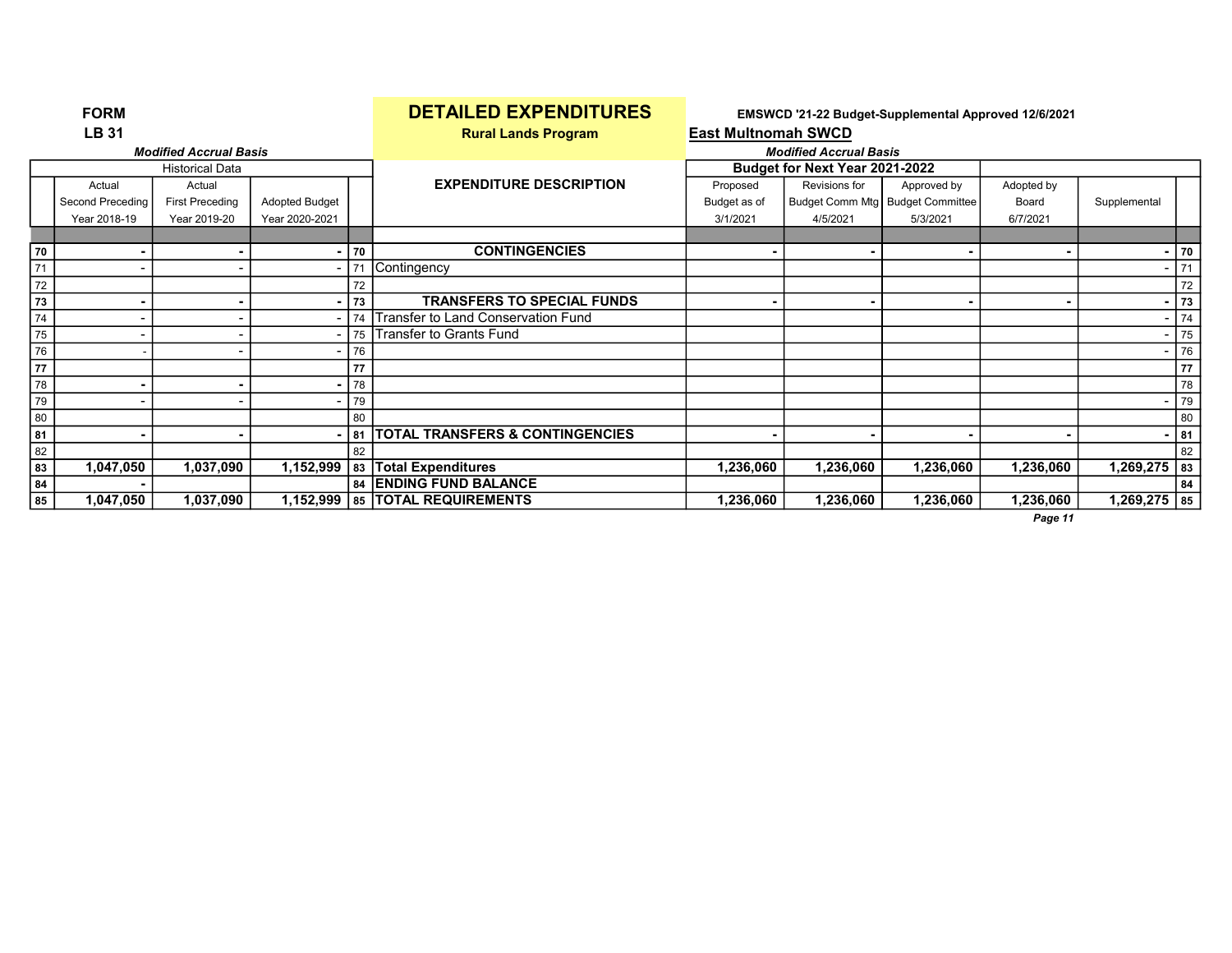FORM **EXPENDITURES** EMSWCD '21-22 Budget-Supplemental Approved 12/6/2021<br>LB 31 Last Multnomah SWCD **East Multnomah SWCD** 

|                 |                  | <b>Modified Accrual Basis</b> |                       |                |                                                   |              | <b>Modified Accrual Basis</b>  |                                    |            |              |                 |
|-----------------|------------------|-------------------------------|-----------------------|----------------|---------------------------------------------------|--------------|--------------------------------|------------------------------------|------------|--------------|-----------------|
|                 |                  | <b>Historical Data</b>        |                       |                |                                                   |              | Budget for Next Year 2021-2022 |                                    |            |              |                 |
|                 | Actual           | Actual                        |                       |                | <b>EXPENDITURE DESCRIPTION</b>                    | Proposed     | Revisions for                  | Approved by                        | Adopted by |              |                 |
|                 | Second Preceding | <b>First Preceding</b>        | <b>Adopted Budget</b> |                |                                                   | Budget as of |                                | Budget Comm Mtg   Budget Committee | Board      | Supplemental |                 |
|                 | Year 2018-19     | Year 2019-20                  | Year 2020-2021        |                |                                                   | 3/1/2021     | 4/5/2021                       | 5/3/2021                           | 6/7/2021   |              |                 |
|                 |                  |                               |                       |                |                                                   |              |                                |                                    |            |              |                 |
|                 |                  |                               |                       |                | <b>PERSONNEL SERVICES</b>                         |              |                                |                                    |            |              |                 |
| $\mathbf{1}$    | 308,848          | 307,207                       | 326,117               |                | 1 Salaries and Wages (Total of 4.0 FTE)           | 337,230      | 337,230                        | 337,230                            | 337,230    | 337,230      |                 |
| $\overline{2}$  | 31,391           | 30,872                        |                       |                | 30,947 2 Payroll Taxes                            | 32,018       | 32,018                         | 32,018                             | 32,018     | $32,018$ 2   |                 |
| $\mathbf{3}$    | 546              | 1,063                         |                       |                | 1,142 3 Worker's Comp Insurance Policy            | 1.189        | 1.189                          | 1,189                              | 1.189      | $1,189$ 3    |                 |
| $\overline{4}$  | 68,074           | 56,977                        | 90,812                |                | 4 Employee Benefits                               | 93,895       | 93,895                         | 93,895                             | 93,895     | 93,895       | $\overline{4}$  |
| $5\overline{)}$ |                  |                               |                       |                | 5 Overtime                                        |              |                                |                                    |            |              | 5               |
| 6               |                  |                               |                       | 6              | Temporary Employees (Total of 1.0 FTE)            | 60,990       | 60,990                         | 60,990                             | 60,990     | 60,990       | $6\phantom{1}$  |
| $\overline{7}$  |                  |                               | 57,537                | $\overline{7}$ | Paid Internships (Total of 0.0 FTE)               |              |                                |                                    |            |              | $\overline{7}$  |
| 8               |                  |                               |                       | $\mathsf{R}$   |                                                   |              |                                |                                    |            |              | 8               |
| 9               | 408,858          | 396,119                       | 506,555               | 9              | <b>TOTAL PERSONNEL SERVICES</b>                   | 525,320      | 525,320                        | 525,320                            | 525,320    | 525,320      | 9               |
| 10              |                  |                               |                       | 10             |                                                   |              |                                |                                    |            |              | 10              |
| 11              |                  |                               |                       | 11             | <b>MATERIALS AND SERVICES</b>                     |              |                                |                                    |            |              | 11              |
| 12              |                  |                               |                       |                | 12 Contracted Bookkeeper                          |              |                                |                                    |            |              | 12              |
| 13              |                  |                               |                       |                | 13 Contracted Audit Services                      |              |                                |                                    |            |              | 13              |
| $\overline{14}$ |                  |                               |                       |                | 14 Contracted Attorney                            |              |                                |                                    |            |              | 14              |
| 15              |                  |                               |                       |                | 15 Contracted Information Technology Support      |              |                                |                                    |            |              | 15              |
| 16              | 88,097           | 223,346                       | 199,000               |                | 16 Contracted Services                            | 284,000      | 284,000                        | 284,000                            | 284,000    | 284,000      | 16              |
| 17              |                  |                               |                       | 17             |                                                   |              |                                |                                    |            |              | 17              |
| 18              |                  |                               |                       | 18             |                                                   |              |                                |                                    |            |              | 18              |
| $\overline{19}$ |                  |                               |                       | 19             |                                                   |              |                                |                                    |            |              | 19              |
| $\overline{20}$ |                  |                               |                       | 20             |                                                   |              |                                |                                    |            |              | 20              |
| $\overline{21}$ |                  |                               |                       |                | 21 Audit Filing Fee                               |              |                                |                                    |            |              | 21              |
| $\overline{22}$ | 1.466            | 1,795                         | 2,000                 |                | 22 Bank/LGIP Fees                                 | 2,000        | 2,000                          | 2,000                              | 2,000      | $2,000$ 22   |                 |
| $\overline{23}$ |                  |                               |                       |                | 23 Bulk Mail Permit Renewal                       |              |                                |                                    |            |              | $\overline{23}$ |
| 24              |                  |                               |                       |                | 24 Legal Notice (Ann'l Mtg, Budget Mtgs, Hearing) |              |                                |                                    |            |              | 24              |
| $\overline{25}$ | 522              | 329                           | 1,100                 |                | 25 Licenses and Fees                              | 1,100        | 1,100                          | 1,100                              | 1,100      | 1,100        | 25              |
| $\overline{26}$ |                  |                               |                       |                | 26 Taxes                                          |              |                                |                                    |            |              | 26              |
| $\overline{27}$ |                  |                               |                       |                | 27 Utilities                                      |              |                                |                                    |            |              | $\overline{27}$ |
| 28              | 2,105            | 2,253                         | 2,500                 |                | 28 Telecommunications                             | 2,500        | 2,500                          | 2,500                              | 2,500      | $2,500$ 28   |                 |
| $\overline{29}$ |                  |                               |                       |                | 29 Repairs/Maintenance                            |              |                                |                                    |            |              | 29              |
| 30              |                  |                               |                       |                | 30 Insurance                                      |              |                                |                                    |            |              | 30              |
| $\overline{31}$ | $\overline{379}$ | $\overline{94}$               | 1,000                 |                | 31 Office Supplies                                | 1,000        | 1,000                          | 1,000                              | 1,000      | 1,000        | 31              |
| 32              | 1,391            | 1,240                         |                       |                | 4,000 32 Postage/Delivery                         | 6,500        | 6,500                          | 6,500                              | 6,500      | $6,500$ 32   |                 |
| $\overline{33}$ | 5,613            | 15,560                        |                       |                | 8,000 33 Printing/Copying                         | 8,000        | 8,000                          | 8,000                              | 8,000      | $8,000$ 33   |                 |
| 34              | $\blacksquare$   | 4,337                         |                       |                | 3,000 34 Office Furnishings and Equipment         | 3,000        | 3,000                          | 3,000                              | 3,000      | $3,000$ 34   |                 |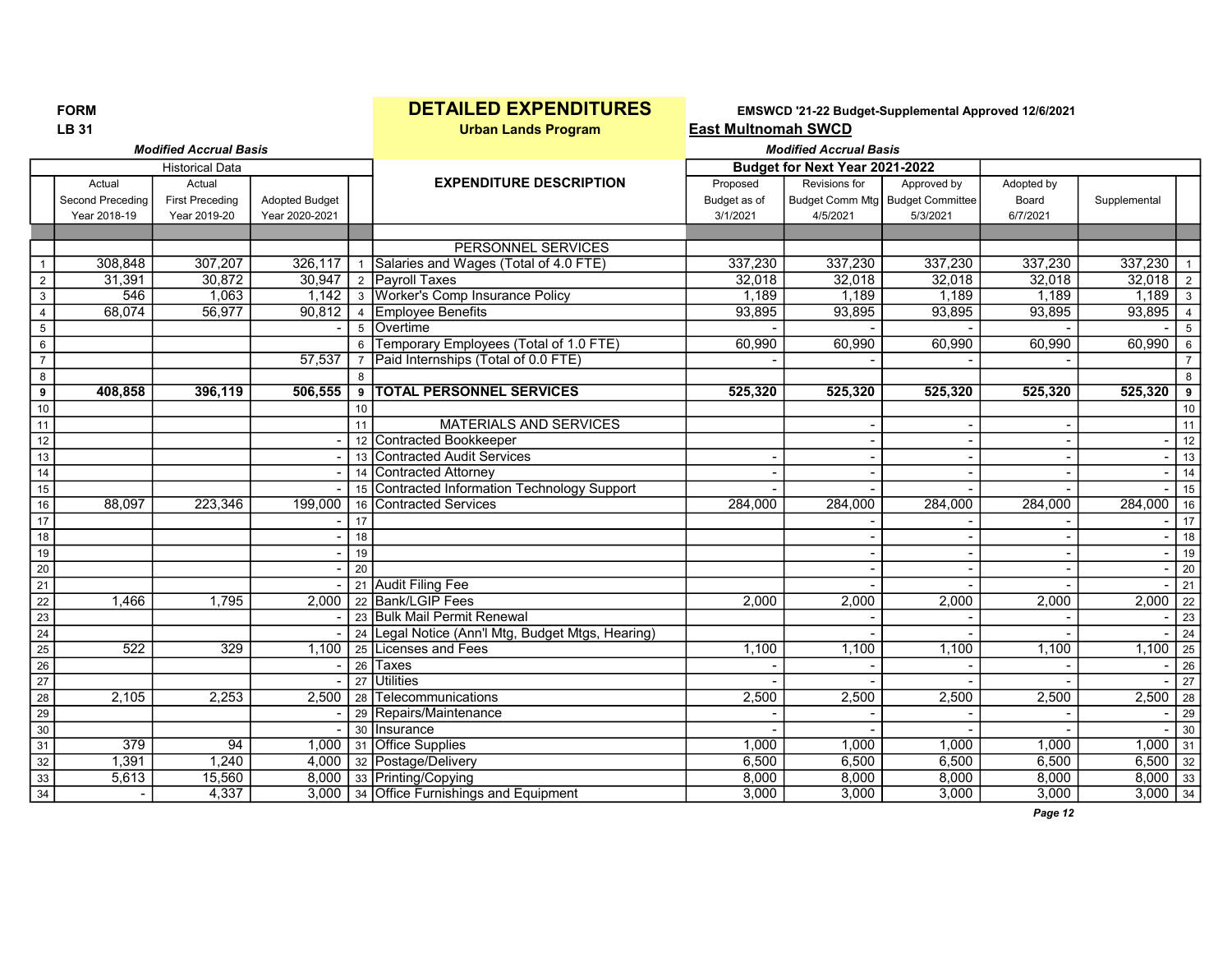| <b>LB 31</b> |                     | <b>East Multnomah SWCD</b> |
|--------------|---------------------|----------------------------|
|              | Urban Lands Program |                            |

|                 |                            | <b>Modified Accrual Basis</b>    |                       |    |                                                               |                          | <b>Modified Accrual Basis</b>  |                                                 |                     |              |                 |
|-----------------|----------------------------|----------------------------------|-----------------------|----|---------------------------------------------------------------|--------------------------|--------------------------------|-------------------------------------------------|---------------------|--------------|-----------------|
|                 |                            | <b>Historical Data</b>           |                       |    |                                                               |                          | Budget for Next Year 2021-2022 |                                                 |                     |              |                 |
|                 | Actual<br>Second Preceding | Actual<br><b>First Preceding</b> | <b>Adopted Budget</b> |    | <b>EXPENDITURE DESCRIPTION</b>                                | Proposed<br>Budget as of | Revisions for                  | Approved by<br>Budget Comm Mtg Budget Committee | Adopted by<br>Board | Supplemental |                 |
|                 | Year 2018-19               | Year 2019-20                     | Year 2020-2021        |    |                                                               | 3/1/2021                 | 4/5/2021                       | 5/3/2021                                        | 6/7/2021            |              |                 |
|                 |                            |                                  |                       |    |                                                               |                          |                                |                                                 |                     |              |                 |
| 35              |                            | 2,540                            |                       |    | 5,000 35 Advertising                                          | 5,000                    | 5,000                          | 5,000                                           | 5,000               | $5,000$ 35   |                 |
| $\overline{36}$ |                            | 1,842                            |                       |    | 5,000 36 Signage, Banners, Displays                           | 2,500                    | 2,500                          | 2,500                                           | 2,500               | $2,500$ 36   |                 |
| $\overline{37}$ | 10,367                     | 8,173                            |                       |    | 12,000 37 Public Relations Promo                              | 12,000                   | 12,000                         | 12,000                                          | 12,000              | $12,000$ 37  |                 |
| 38              |                            |                                  |                       |    | 38 Dues                                                       |                          |                                |                                                 |                     |              | 38              |
| 39              | 3,280                      | 2,718                            |                       |    | 5,000 39 Subscriptions                                        | 8,500                    | 8,500                          | 8,500                                           | 8,500               | $8,500$ 39   |                 |
| $40\,$          | 1,576                      | 1,512                            |                       |    | 2,500 40 Program Supplies                                     | 2,500                    | 2,500                          | 2,500                                           | 2,500               | $2,500$ 40   |                 |
| 41              | 16,970                     | 17,902                           |                       |    | 20,000 41 Plants & Materials                                  | 45,000                   | 45,000                         | 45,000                                          | 45,000              | $45,000$ 41  |                 |
| 42              | 795                        | 401                              |                       |    | 1,000   42   Rent Space: Mtg/Wkshop/Storage/Event/Sale        | 1.000                    | 1,000                          | 1,000                                           | 1,000               | $1,000$ 42   |                 |
| 43              | 3,908                      | 5,277                            |                       |    | 7,000 43 Equipment Rental/Lease                               | 8,000                    | 8,000                          | 8,000                                           | 8,000               | $8,000$ 43   |                 |
| 44              | 2,710                      |                                  |                       |    | 44 Vehicles: Rent/Lease                                       |                          |                                |                                                 |                     |              | 44              |
| 45              | 1,180                      | 2,217                            |                       |    | 6,500   45   Training/Development: Staff                      | 5,000                    | 5,000                          | 5,000                                           | 5,000               | $5,000$ 45   |                 |
| ${\bf 46}$      |                            |                                  |                       |    | 46 Training/Development: Board                                |                          |                                |                                                 |                     |              | 46              |
| $\overline{47}$ | 1,814                      |                                  |                       |    | 3,000 47 Out of Town Travel: Staff                            | 3,000                    | 3,000                          | 3,000                                           | 3,000               | $3,000$ 47   |                 |
| 48              |                            |                                  |                       |    | 48 Out of Town Travel: Board                                  |                          |                                |                                                 |                     |              | 48              |
| 49              | 1,097                      | 850                              |                       |    | 2,000   49   Local Mileage, Parking, Bus: Staff               | 2,000                    | 2,000                          | 2,000                                           | 2,000               | $2,000$ 49   |                 |
| 50              |                            |                                  |                       |    | 50 Local Mileage, Parking, Bus: Board                         |                          |                                |                                                 |                     |              | 50              |
| 51              | 219                        | $\overline{50}$                  |                       |    | 2,000   51   Vol/Board/Staff/Cooperator expenses              | 2,000                    | 2,000                          | 2,000                                           | 2,000               | $2,000$ 51   |                 |
| 52              | 1,523                      | 1,115                            |                       |    | 3,000   52   Meeting Refreshments, Annual, Budget, Board Mtgs | 3,000                    | 3,000                          | 3,000                                           | 3,000               | $3,000$ 52   |                 |
| $\overline{53}$ | 400                        |                                  |                       |    | 53 Misc Expenses                                              |                          |                                |                                                 |                     |              | $\overline{53}$ |
| 54              |                            |                                  |                       | 54 |                                                               |                          |                                |                                                 |                     |              | 54              |
| 55              |                            |                                  |                       | 55 |                                                               |                          |                                |                                                 |                     |              | 55              |
| 56              | 145,412                    | 293,552                          | 294.600               |    | 56 TOTAL MATERIALS AND SERVICES                               | 407,600                  | 407,600                        | 407,600                                         | 407,600             | 407,600      | 56              |
| 57              |                            |                                  |                       | 57 |                                                               |                          |                                |                                                 |                     |              | 57              |
| 58              |                            |                                  |                       | 58 | <b>CAPITAL OUTLAY</b>                                         |                          |                                |                                                 |                     |              | 58              |
| $\overline{59}$ |                            |                                  |                       |    | 59 Office/Field Equipment                                     |                          |                                |                                                 |                     |              | $\overline{59}$ |
| 60              |                            |                                  |                       |    | 60 Vehicles                                                   |                          |                                |                                                 |                     |              | 60              |
| 61              |                            |                                  |                       |    | 61 Improvements to Real Property                              |                          |                                |                                                 |                     |              | 61              |
| 62              |                            |                                  |                       |    | 62 Purchase of Real Property                                  |                          |                                |                                                 |                     |              | 62              |
| 63              |                            |                                  |                       |    | 63 TOTAL CAPITAL OUTLAY                                       |                          |                                |                                                 |                     |              | 63              |
| 64              |                            |                                  |                       | 64 |                                                               |                          |                                |                                                 |                     |              | 64              |
| 65              |                            |                                  |                       | 65 | <b>DEBT SERVICE</b>                                           |                          |                                |                                                 |                     |              | 65              |
| 66              |                            |                                  |                       |    | 66 Payments to Principal                                      |                          |                                |                                                 |                     |              | 66              |
| 67              |                            |                                  |                       |    | 67 Interest and Fees                                          |                          |                                |                                                 |                     |              | 67              |
| 68              |                            |                                  |                       | 68 |                                                               |                          |                                |                                                 |                     |              | 68              |
| 69              |                            |                                  |                       |    | 69 TOTAL DEBT SERVICE                                         |                          |                                |                                                 |                     |              | 69              |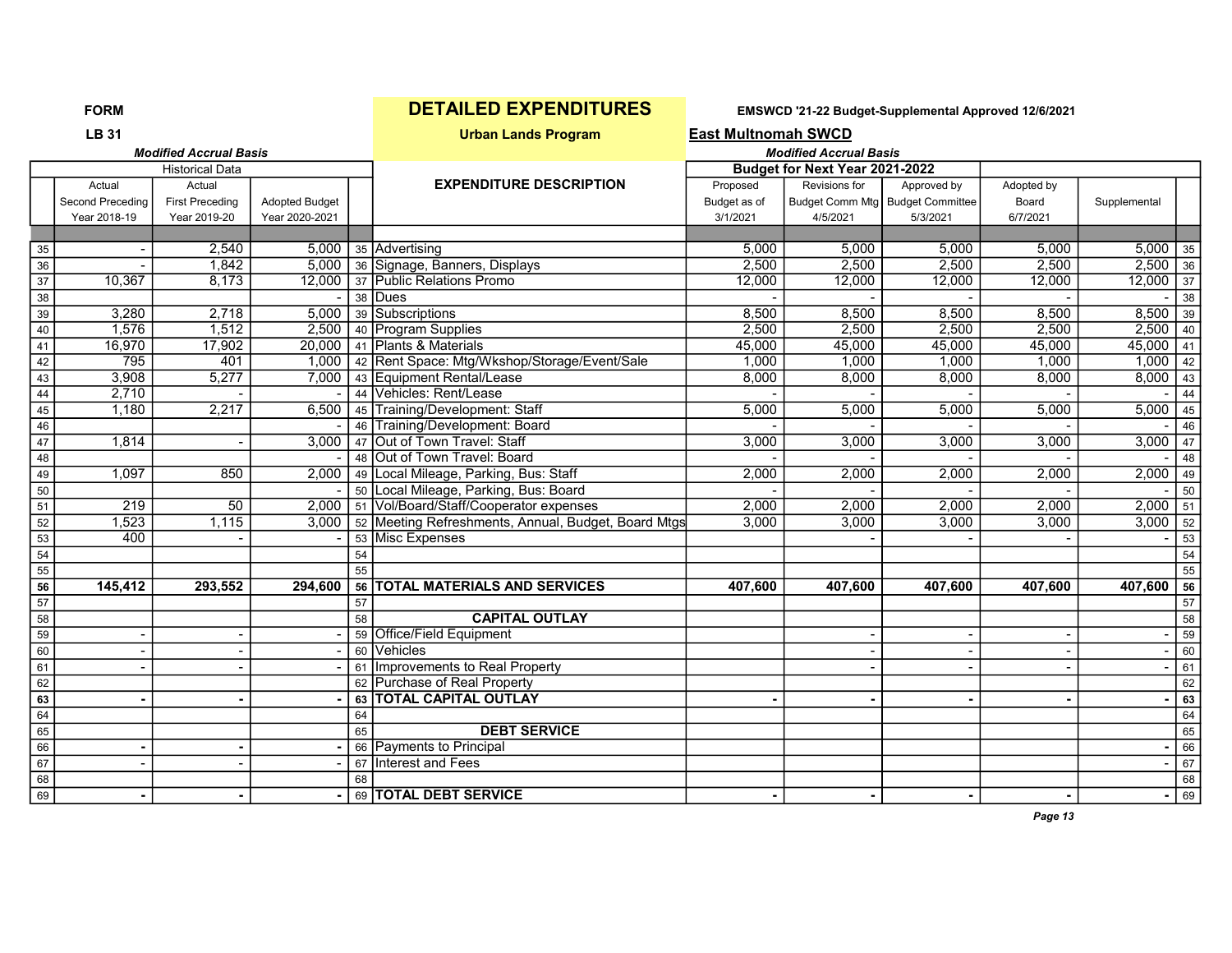|    | <b>FORM</b>                                |                                                  |                                         |    | <u>DE I AILED EXPENDITURES</u>             |                                      |                                | EMSWCD '21-22 Budget-Supplemental Approved 12/6/2021          |                                 |              |        |
|----|--------------------------------------------|--------------------------------------------------|-----------------------------------------|----|--------------------------------------------|--------------------------------------|--------------------------------|---------------------------------------------------------------|---------------------------------|--------------|--------|
|    | <b>LB 31</b>                               |                                                  |                                         |    | <b>Urban Lands Program</b>                 | <b>East Multnomah SWCD</b>           |                                |                                                               |                                 |              |        |
|    |                                            | <b>Modified Accrual Basis</b>                    |                                         |    |                                            |                                      | <b>Modified Accrual Basis</b>  |                                                               |                                 |              |        |
|    |                                            | <b>Historical Data</b>                           |                                         |    |                                            |                                      | Budget for Next Year 2021-2022 |                                                               |                                 |              |        |
|    | Actual<br>Second Preceding<br>Year 2018-19 | Actual<br><b>First Preceding</b><br>Year 2019-20 | <b>Adopted Budget</b><br>Year 2020-2021 |    | <b>EXPENDITURE DESCRIPTION</b>             | Proposed<br>Budget as of<br>3/1/2021 | Revisions for<br>4/5/2021      | Approved by<br>Budget Comm Mtg   Budget Committee<br>5/3/2021 | Adopted by<br>Board<br>6/7/2021 | Supplemental |        |
|    |                                            |                                                  |                                         |    |                                            |                                      |                                |                                                               |                                 |              |        |
| 70 |                                            |                                                  |                                         | 70 | <b>CONTINGENCIES</b>                       |                                      |                                |                                                               |                                 |              | $-170$ |
| 71 |                                            |                                                  |                                         |    | Contingency                                |                                      |                                |                                                               |                                 |              | 71     |
| 72 |                                            |                                                  |                                         | 72 |                                            |                                      |                                |                                                               |                                 |              | 72     |
| 73 |                                            |                                                  |                                         | 73 | <b>TRANSFERS TO SPECIAL FUNDS</b>          |                                      |                                |                                                               | $\blacksquare$                  |              | 73     |
| 74 |                                            |                                                  |                                         | 74 | Transfer to Land Conservation Fund         |                                      |                                |                                                               |                                 |              | 74     |
| 75 |                                            |                                                  |                                         | 75 | Transfer to Grants Fund                    |                                      |                                |                                                               |                                 |              | 75     |
| 76 |                                            |                                                  |                                         | 76 |                                            |                                      |                                |                                                               |                                 |              | 76     |
| 77 |                                            |                                                  |                                         | 77 |                                            |                                      |                                |                                                               |                                 |              | 77     |
| 78 | $\blacksquare$                             |                                                  | $\blacksquare$                          | 78 |                                            |                                      | $\blacksquare$                 |                                                               | $\blacksquare$                  |              | 78     |
| 79 |                                            |                                                  |                                         | 79 |                                            |                                      |                                |                                                               |                                 |              | 79     |
| 80 |                                            |                                                  |                                         | 80 |                                            |                                      |                                |                                                               |                                 |              | 80     |
| 81 |                                            |                                                  |                                         | 81 | <b>TOTAL TRANSFERS &amp; CONTINGENCIES</b> |                                      |                                |                                                               |                                 |              | 81     |
| 82 |                                            |                                                  |                                         | 82 |                                            |                                      |                                |                                                               |                                 |              | 82     |
| 83 | 554,270                                    | 689,671                                          | 801,155                                 |    | 83 Total Expenditures                      | 932,920                              | 932,920                        | 932,920                                                       | 932,920                         | $932,920$ 83 |        |
| 84 |                                            |                                                  |                                         |    | 84 ENDING FUND BALANCE                     |                                      |                                |                                                               |                                 |              | 84     |
| 85 | 554,270                                    | 689,671                                          |                                         |    | 801,155   85   TOTAL REQUIREMENTS          | 932,920                              | 932,920                        | 932,920                                                       | 932,920                         | $932,920$ 85 |        |

## FORM DETAILED EXPENDITURES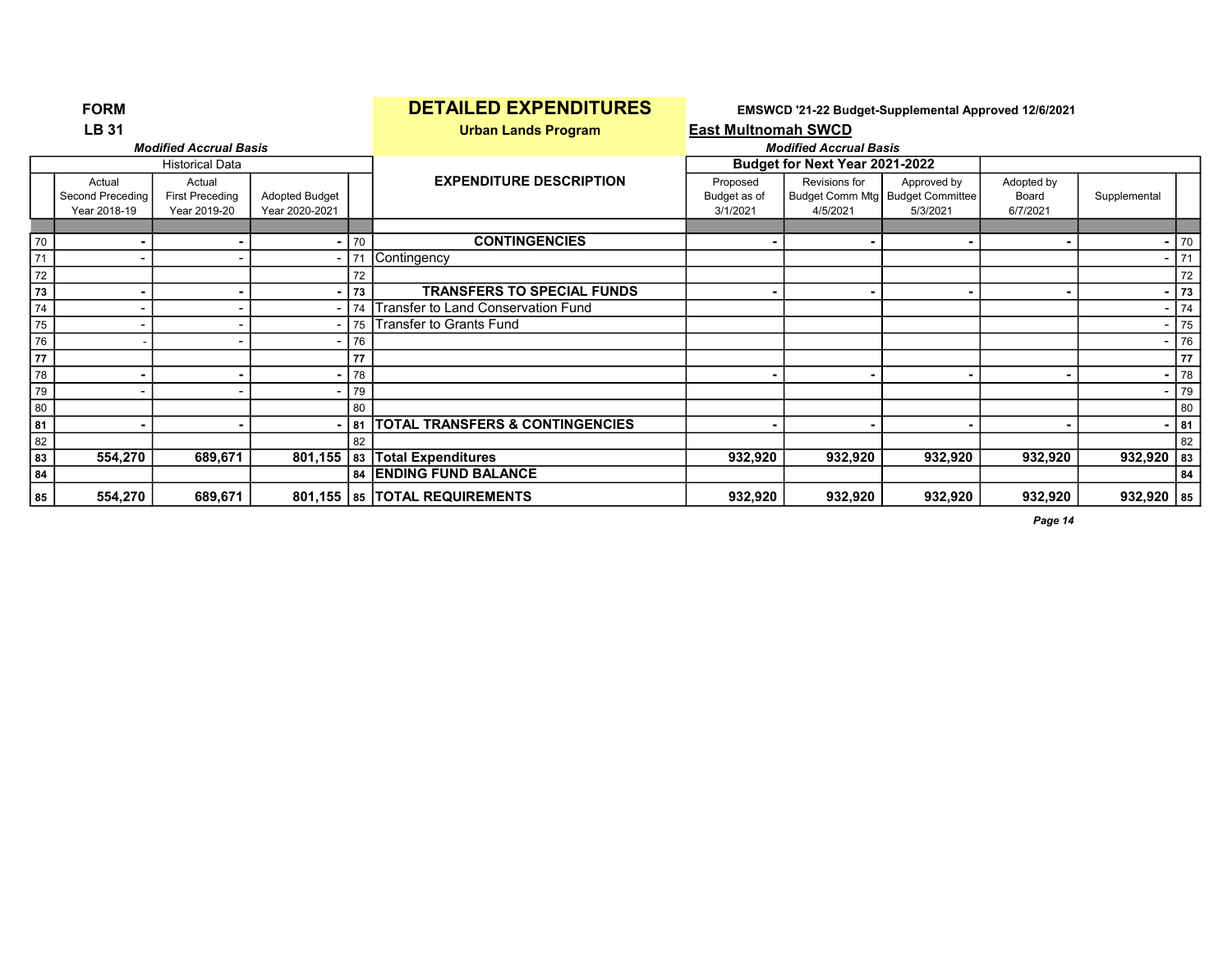**LB 31** Conservation Legacy Program **East Multnomah SWCD** 

Modified Accrual Basis Modified Accrual Basis

|                         |                  | <b>Historical Data</b> |                       |              |                                                   |                  | Budget for Next Year 2021-2022 |                                    |                  |                    |                 |
|-------------------------|------------------|------------------------|-----------------------|--------------|---------------------------------------------------|------------------|--------------------------------|------------------------------------|------------------|--------------------|-----------------|
|                         | Actual           | Actual                 |                       |              | <b>EXPENDITURE DESCRIPTION</b>                    | Proposed         | Revisions for                  | Approved by                        | Adopted by       |                    |                 |
|                         | Second Preceding | <b>First Preceding</b> | <b>Adopted Budget</b> |              |                                                   | Budget as of     |                                | Budget Comm Mtg   Budget Committee | Board            | Supplemental       |                 |
|                         | Year 2018-19     | Year 2019-20           | Year 2020-2021        |              |                                                   | 3/1/2021         | 4/5/2021                       | 5/3/2021                           | 6/7/2021         |                    |                 |
|                         |                  |                        |                       |              |                                                   |                  |                                |                                    |                  |                    |                 |
|                         |                  |                        |                       |              | PERSONNEL SERVICES                                |                  |                                |                                    |                  |                    |                 |
|                         | 248,998          | 272,194                | 285,362               |              | Salaries and Wages (Total of 3.0 FTE)             | 296,240          | 296,240                        | 296,240                            | 296,240          | 296,240            |                 |
| $\overline{2}$          | 24,639           | 26,124                 | 26,640                |              | 2 Payroll Taxes                                   | 27,658           | 27,658                         | 27,658                             | 27,658           | 27,658             | 2               |
| $\overline{\mathbf{3}}$ | 293              | 707                    | 744                   |              | 3 Worker's Comp Insurance Policy                  | $\overline{772}$ | $\overline{772}$               | $\overline{772}$                   | $\overline{772}$ | $\overline{772}$   | $\overline{3}$  |
| $\overline{4}$          | 62,133           | 63,304                 | 68,517                |              | 4 Employee Benefits                               | 71,223           | 71,223                         | 71,223                             | 71,223           | 71,223             | $\overline{4}$  |
| $5\phantom{.0}$         |                  |                        |                       |              | 5 Overtime                                        |                  |                                |                                    |                  |                    | 5               |
| $6\phantom{.}6$         |                  |                        |                       |              | 6 Temporary Employees (Total of 0.0 FTE)          |                  |                                |                                    |                  |                    | 6               |
| $\overline{7}$          |                  |                        |                       |              | Paid Internships (Total of 0.0 FTE)               |                  |                                |                                    |                  |                    | $\overline{7}$  |
| 8                       |                  |                        |                       | $\mathsf{R}$ |                                                   |                  |                                |                                    |                  |                    | 8               |
| 9                       | 336,063          | 362,329                | 381,263               |              | 9 TOTAL PERSONNEL SERVICES                        | 395,893          | 395,893                        | 395,893                            | 395,893          | 395,893            | 9               |
| 10                      |                  |                        |                       | 10           |                                                   |                  |                                |                                    |                  |                    | 10              |
| 11                      |                  |                        |                       | 11           | MATERIALS AND SERVICES                            |                  |                                |                                    |                  |                    | 11              |
| 12                      |                  |                        |                       |              | 12 Contracted Bookkeeper                          |                  |                                |                                    |                  |                    | 12              |
| 13                      |                  |                        |                       |              | 13 Contracted Audit Services                      |                  |                                |                                    |                  |                    | 13              |
| 14                      | 19,016           | 11,088                 | 13,000                |              | 14 Contracted Attorney                            | 22,000           | 22,000                         | 22,000                             | 22,000           | 22,000             | $\overline{14}$ |
| 15                      |                  |                        |                       |              | 15 Contracted Information Technology Support      |                  |                                |                                    |                  |                    | 15              |
| 16                      | 76.601           | 63,135                 | 127,422               |              | 16 Contracted Services                            | 155,446          | 155,446                        | 155,446                            | 155,446          | 155,446            | 16              |
| 17                      |                  |                        |                       | 17           |                                                   |                  |                                |                                    |                  |                    | 17              |
| 18                      |                  |                        |                       | 18           |                                                   |                  |                                |                                    |                  |                    | 18              |
| 19                      |                  |                        |                       | 19           |                                                   |                  |                                |                                    |                  |                    | 19              |
| 20                      |                  |                        |                       | 20           |                                                   |                  |                                |                                    |                  |                    | 20              |
| 21                      |                  |                        |                       |              | 21 Audit Filing Fee                               |                  |                                |                                    |                  |                    | 21              |
| $\overline{22}$         | $\overline{25}$  | 62                     | $\overline{25}$       |              | 22 Bank/LGIP Fees                                 | $\overline{25}$  | $\overline{25}$                | $\overline{25}$                    | $\overline{25}$  | $\overline{25}$ 22 |                 |
| 23                      |                  |                        |                       |              | 23 Bulk Mail Permit Renewal                       |                  |                                |                                    |                  |                    | 23              |
| 24                      | $\overline{325}$ | 911                    |                       |              | 24 Legal Notice (Ann'l Mtg, Budget Mtgs, Hearing) |                  |                                |                                    |                  |                    | 24              |
| 25                      |                  | 836                    |                       |              | 25 Licenses and Fees                              |                  |                                |                                    |                  |                    | 25              |
| 26                      | 3,767            | 5,332                  | 1,175                 |              | 26 Taxes                                          | 7,446            | 7,446                          | 7,446                              | 7,446            | $7,446$ 26         |                 |
| 27                      | 222              | 605                    |                       |              | 27 Utilities                                      |                  |                                |                                    |                  |                    | 27              |
| 28                      | 1,374            | 1,500                  | 1.464                 |              | 28 Telecommunications                             | 1,608            | 1,608                          | 1.608                              | 1.608            | $1,608$ 28         |                 |
| 29                      | 2,141            |                        | 1,000                 |              | 29 Repairs/Maintenance                            | 4,000            | 4,000                          | 4,000                              | 4,000            | 4,000              | 29              |
| $30\,$                  |                  |                        |                       |              | 30 Insurance                                      |                  |                                |                                    |                  |                    | 30              |
| 31                      | 148              | 251                    | 350                   |              | 31 Office Supplies                                | 350              | 350                            | 350                                | 350              | $350 - 31$         |                 |
| $\overline{32}$         | 121              | 369                    | 600                   |              | 32 Postage/Delivery                               | 800              | 800                            | 800                                | 800              | $800$ 32           |                 |
| $33\,$                  | 294              | 903                    |                       |              | 600 33 Printing/Copying                           | 1,100            | 1,100                          | 1,100                              | 1,100            | $1,100$ 33         |                 |
| 34                      | 2,704            | 3,811                  |                       |              | 4,550 34 Office Furnishings and Equipment         | 3,990            | 3,990                          | 3,990                              | 3,990            | $3,990$ 34         |                 |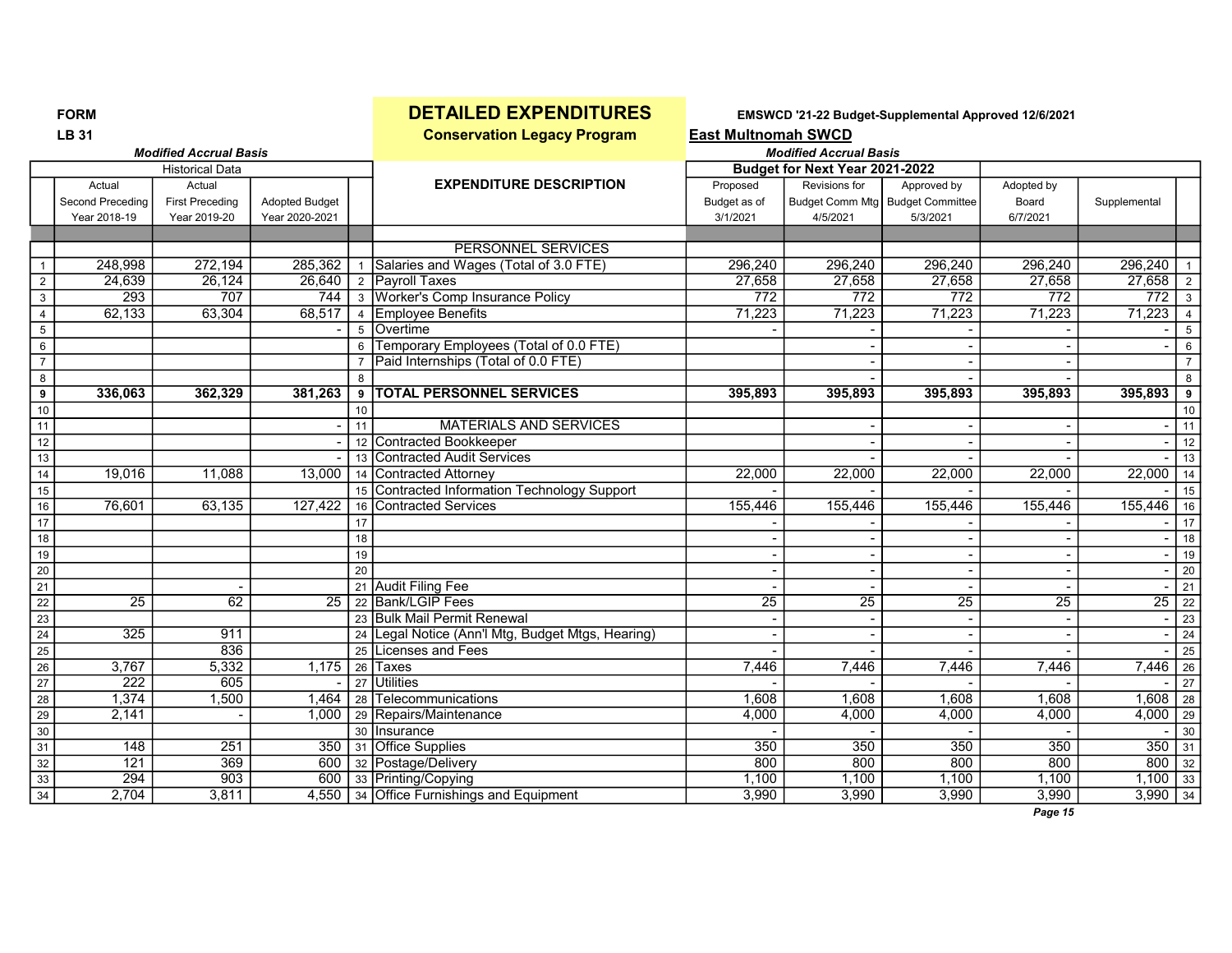### LB 31 Conservation Legacy Program East Multnomah SWCD Modified Accrual Basis Modified Accrual Basis Historical Data Budget for Next Year 2021-2022 Actual | Actual | T | EXPENDITURE DESCRIPTION | Proposed Revisions for | Approved by Adopted by Second Preceding First Preceding Adopted Budget Budget as of Budget Comm Mtg Budget Committee Board Supplemental Year 2018-19 Year 2019-20 Year 2020-2021 | | | 3/1/2021 | 4/5/2021 | 5/3/2021 | 6/7/2021 | 35 | 42 | - 1,300 | 35 | 450 | 36 | Advertising 1,300 | 1,300 | 1,300 | 1,300 | 1,300 | 1,300 | 35 36 4 192 - 36 Signage, Banners, Displays 100 100 100 100 100 100 36 37 37 Public Relations Promo - - - - - 37 38 | 250 | 1,375 | 675 | 38 |Dues | 1,425 | 1,425 | 1,425 | 1,425 | 1,425 | 1,425 | 1,425 | 38 39 39 3,330 10,702 10,487 39 Subscriptions 12,773 12,773 12,773 12,773 12,773 12,773 12,773 12,773 12,773 139 40 11,105 5,381 11,460 40 Program Supplies 15,390 15,390 15,390 15,390 15,390 15,390 15,390 15,390 15 41 41 Plants & Materials - - - - - 41 42 220 192 288 42 Rent Space: Mtg/Wkshop/Storage/Event/Sale 192 192 192 192 192 42 43 46 - 43 Equipment Rental/Lease - - - - - 43 44 44 Vehicles: Rent/Lease - - - - - - - - - - - 44<br>45 44 44 44 Vehicles: Rent/Lease - - - - - - - - - - - - - - - - 44<br>45 45 45 45 5 3,000 45 Training/Development: Staff 2,600 2,600 2,600 2,600 2,600 45 45 1,468 1,585 3,000 45 Training/Development: Staff 2,600 2,600 2,600 2,600 2,600 2,600 46 46 Training/Development: Board - - - - - 46 47 2,879 28 2,250 47 Out of Town Travel: Staff 2,600 2,600 2,600 2,600 2,600 47 48 48 Out of Town Travel: Board - - - - - 48 49 1,429 540 1,100 49 Local Mileage, Parking, Bus: Staff 1,100 1,100 1,100 1,100 1,100 1,100 1,100 1,100 149 50 50 Local Mileage, Parking, Bus: Board - - - - - 50 51 521 800 1,350 51 Vol/Board/Staff/Cooperator expenses 8 4,250 4,250 4,250 4,250 4,250 4,250 51 52 272 174 750 52 Meeting Refreshments, Annual, Budget, Board Mtgs 950 950 950 950 950 52 53 - 53 Misc Expenses - - - - 53 54 54 54 55 55 55 56 128,301 109,772 181,996 56 TOTAL MATERIALS AND SERVICES 239,445 239,445 239,445 239,445 239,445 56 57 57 57 58 58 CAPITAL OUTLAY 58 59 - 59 Office/Field Equipment - - - 59 60 - 60 Vehicles - - - 60 61 14,986 15,231 - 61 Improvements to Real Property - - - 61 62 4.005 - 62 Purchase of Real Property 62 Australian Contract Contract of G2 63 18,991 15,231 - 63 TOTAL CAPITAL OUTLAY - - - - - - - - - - - - - - - - - - 63 64 64 64 65 65 DEBT SERVICE 65 66 - - - 66 Payments to Principal - 66 67 - 67 Interest and Fees - 67 68 68 68

69 - - - - 69 TOTAL DEBT SERVICE - - - - - - - - - - - - - - - - - - 69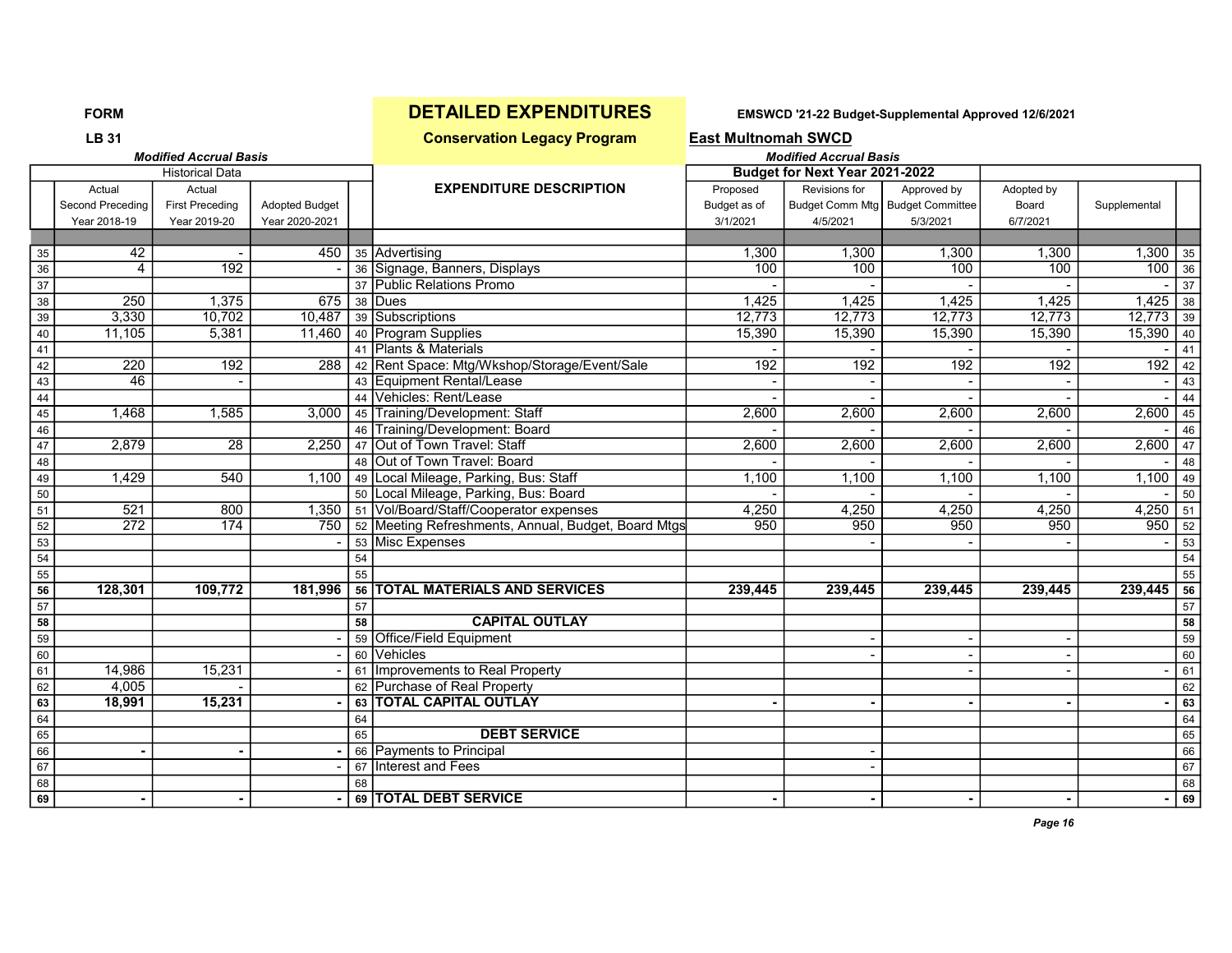|    | <b>FURM</b>      |                               |                |      | <u>DETAILED EAPENDITURES</u>               |                            |                                | EMSWCD 21-22 Budget-Supplemental Approved 12/6/2021 |            |                |    |
|----|------------------|-------------------------------|----------------|------|--------------------------------------------|----------------------------|--------------------------------|-----------------------------------------------------|------------|----------------|----|
|    | <b>LB 31</b>     |                               |                |      | <b>Conservation Legacy Program</b>         | <b>East Multnomah SWCD</b> |                                |                                                     |            |                |    |
|    |                  | <b>Modified Accrual Basis</b> |                |      |                                            |                            | <b>Modified Accrual Basis</b>  |                                                     |            |                |    |
|    |                  | <b>Historical Data</b>        |                |      |                                            |                            | Budget for Next Year 2021-2022 |                                                     |            |                |    |
|    | Actual           | Actual                        |                |      | <b>EXPENDITURE DESCRIPTION</b>             | Proposed                   | Revisions for                  | Approved by                                         | Adopted by |                |    |
|    | Second Preceding | <b>First Preceding</b>        | Adopted Budget |      |                                            | Budget as of               |                                | Budget Comm Mtg   Budget Committee                  | Board      | Supplemental   |    |
|    | Year 2018-19     | Year 2019-20                  | Year 2020-2021 |      |                                            | 3/1/2021                   | 4/5/2021                       | 5/3/2021                                            | 6/7/2021   |                |    |
|    |                  |                               |                |      |                                            |                            |                                |                                                     |            |                |    |
| 70 |                  |                               |                | 70   | <b>CONTINGENCIES</b>                       |                            |                                |                                                     |            | $\blacksquare$ | 70 |
| 71 |                  |                               |                | 71   | Contingency                                |                            |                                |                                                     |            |                | 71 |
| 72 |                  |                               |                | 72   |                                            |                            |                                |                                                     |            |                | 72 |
| 73 |                  |                               |                | 73   | <b>TRANSFERS TO SPECIAL FUNDS</b>          |                            |                                |                                                     |            | $\sim$         | 73 |
| 74 |                  |                               |                | 74   | Transfer to Land Conservation Fund         |                            |                                |                                                     |            |                | 74 |
| 75 |                  |                               |                | 75 l | <b>Transfer to Grants Fund</b>             |                            |                                |                                                     |            |                | 75 |
| 76 |                  |                               |                | 76   |                                            |                            |                                |                                                     |            |                | 76 |
| 77 |                  |                               |                | 77   |                                            |                            |                                |                                                     |            |                | 77 |
| 78 |                  |                               |                | 78   |                                            |                            |                                |                                                     |            | $\blacksquare$ | 78 |
| 79 |                  |                               |                | 79   |                                            |                            |                                |                                                     |            |                | 79 |
| 80 |                  |                               |                | 80   |                                            |                            |                                |                                                     |            |                | 80 |
| 81 |                  |                               |                | 81   | <b>TOTAL TRANSFERS &amp; CONTINGENCIES</b> |                            |                                |                                                     |            |                | 81 |
| 82 |                  |                               |                | 82   |                                            |                            |                                |                                                     |            |                | 82 |
| 83 | 483,355          | 487,332                       | 563,259        |      | 83 Total Expenditures                      | 635,338                    | 635,338                        | 635,338                                             | 635,338    | $635,338$ 83   |    |
| 84 |                  |                               |                |      | 84 ENDING FUND BALANCE                     |                            |                                |                                                     |            |                | 84 |
| 85 | 483,355          | 487,332                       | 563,259        |      | 85   TOTAL REQUIREMENTS                    | 635,338                    | 635,338                        | 635,338                                             | 635,338    | $635,338$ 85   |    |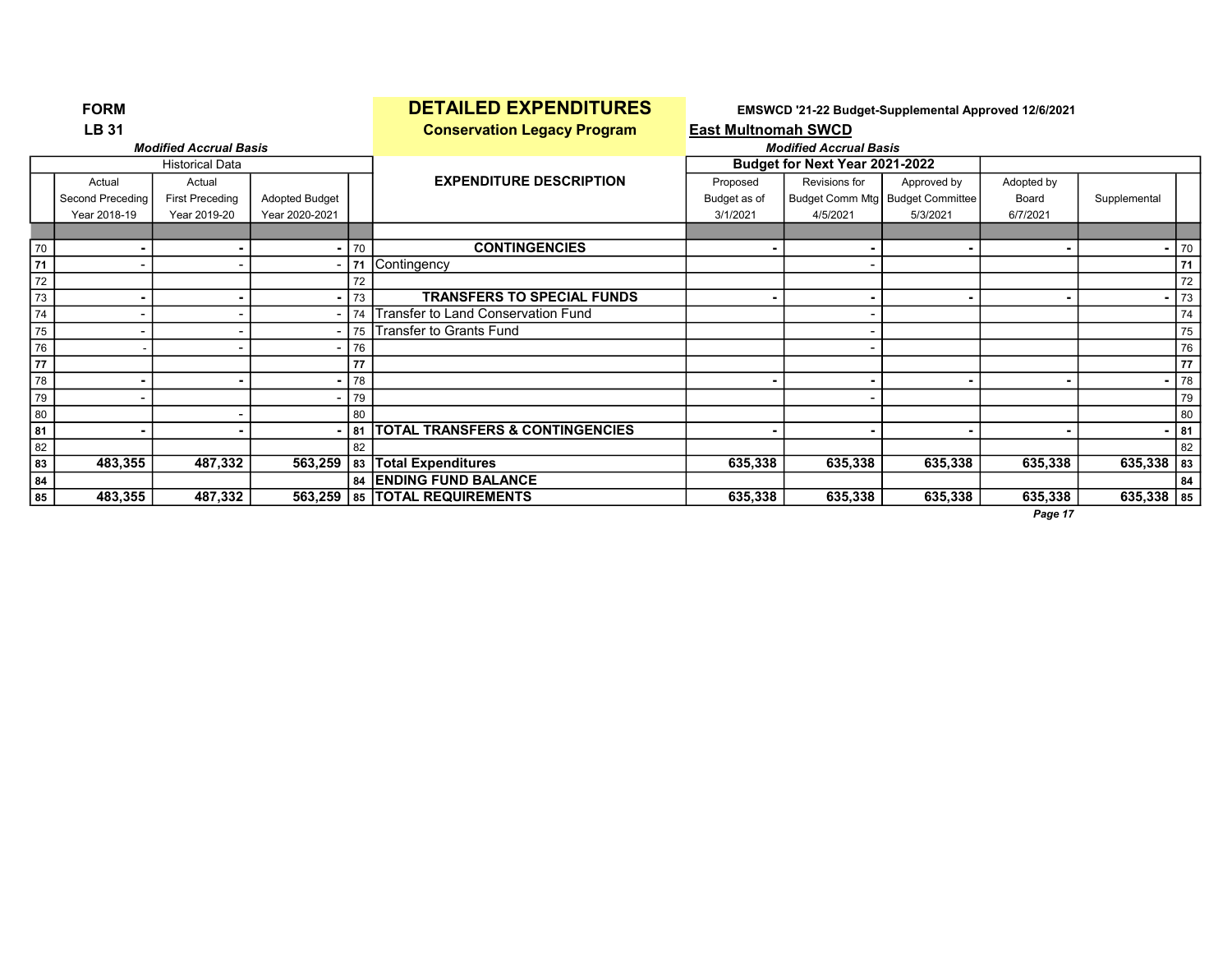FORM **DETAILED EXPENDITURES** EMSWCD '21-22 Budget-Supplemental Approved 12/6/2021<br>LB 31 **East Multnomah SWCD** 

### **Modified Accrual Basis Headwaters Farm Program Modified Accrual Basis** Modified Accrual Basis

|                  |                          | <b>Historical Data</b> |                       |             |                                                   |                  | Budget for Next Year 2021-2022 |                                    |                  |                                                                       |                             |
|------------------|--------------------------|------------------------|-----------------------|-------------|---------------------------------------------------|------------------|--------------------------------|------------------------------------|------------------|-----------------------------------------------------------------------|-----------------------------|
|                  | Actual                   | Actual                 |                       |             | <b>EXPENDITURE DESCRIPTION</b>                    | Proposed         | Revisions for                  | Approved by                        | Adopted by       |                                                                       |                             |
|                  | Second Preceding         | <b>First Preceding</b> | <b>Adopted Budget</b> |             |                                                   | Budget as of     |                                | Budget Comm Mtg   Budget Committee | Board            | Supplemental                                                          |                             |
|                  | Year 2018-19             | Year 2019-20           | Year 2020-2021        |             |                                                   | 3/1/2021         | 4/5/2021                       | 5/3/2021                           | 6/7/2021         |                                                                       |                             |
|                  |                          |                        |                       |             |                                                   |                  |                                |                                    |                  |                                                                       |                             |
|                  |                          |                        |                       |             | PERSONNEL SERVICES                                |                  |                                |                                    |                  |                                                                       |                             |
|                  | 121,560                  | 138,793                | 151,662               |             | 1 Salaries and Wages (Total of 2.5 FTE)           | 179,963          | 179,963                        | 179,963                            | 179,963          | 179,963                                                               |                             |
| $\overline{2}$   | 12,252                   | 14,018                 | 14,779                |             | 2 Payroll Taxes                                   | 17,421           | 17,421                         | 17,421                             | 17,421           | 17,421                                                                | $\overline{2}$              |
| $\mathbf{3}$     | 1,702                    | 3,359                  |                       |             | 4,337   3   Worker's Comp Insurance Policy        | 5,879            | 5,879                          | 5,879                              | 5,879            | $5,879$ 3                                                             |                             |
| $\overline{4}$   | 25,689                   | 34,698                 |                       |             | 47,914 4 Employee Benefits                        | 62,994           | 62,994                         | 62,994                             | 62,994           | 62,994                                                                | $\overline{4}$              |
| $\,$ 5 $\,$      |                          |                        |                       | $5^{\circ}$ | Overtime                                          |                  |                                |                                    |                  |                                                                       | 5                           |
| $6\,$            |                          |                        |                       | 6           | Temporary Employees (Total of 0.0 FTE)            |                  |                                |                                    |                  |                                                                       | 6                           |
| $\overline{7}$   |                          |                        |                       |             | Paid Internships (Total of 0.0 FTE)               |                  |                                |                                    |                  |                                                                       | $\overline{7}$              |
| 8                |                          |                        |                       | 8           |                                                   |                  |                                |                                    |                  |                                                                       | 8                           |
| $\boldsymbol{9}$ | 161,203                  | 190,868                | 218,692               | 9           | <b>TOTAL PERSONNEL SERVICES</b>                   | 266,257          | 266,257                        | 266,257                            | 266,257          | 266,257                                                               | 9                           |
| 10               |                          |                        |                       | 10          |                                                   |                  |                                |                                    |                  |                                                                       | 10                          |
| 11               |                          |                        |                       | 11          | <b>MATERIALS AND SERVICES</b>                     |                  |                                |                                    |                  |                                                                       | 11                          |
| 12               |                          |                        |                       |             | 12 Contracted Bookkeeper                          |                  |                                |                                    |                  |                                                                       | 12                          |
| 13               |                          |                        |                       |             | 13 Contracted Audit Services                      |                  |                                |                                    |                  |                                                                       | $\overline{13}$             |
| 14               |                          |                        |                       |             | 14 Contracted Attorney                            |                  |                                |                                    |                  |                                                                       | 14                          |
| 15               |                          |                        |                       |             | 15 Contracted Information Technology Support      |                  |                                |                                    |                  |                                                                       | 15                          |
| 16               | 15,550                   | 26,451                 | 37,600                |             | 16 Contracted Services                            | 38,380           | 38,380                         | 38,380                             | 38,380           | 38,380                                                                | 16                          |
| 17               |                          |                        |                       | 17          |                                                   |                  |                                |                                    |                  |                                                                       | 17                          |
| 18               |                          |                        |                       | 18          |                                                   |                  |                                |                                    |                  |                                                                       | 18                          |
| 19               |                          |                        |                       | 19          |                                                   |                  |                                |                                    |                  |                                                                       | 19                          |
| 20               |                          |                        |                       | 20          |                                                   |                  |                                |                                    |                  |                                                                       | 20                          |
| $\overline{21}$  |                          |                        |                       |             | 21 Audit Filing Fee                               |                  |                                |                                    |                  |                                                                       | 21                          |
| $\overline{22}$  | $\overline{25}$          | 50                     | 25                    |             | 22 Bank/LGIP Fees                                 | 50               | 50                             | 50                                 | 50               |                                                                       | $50 \overline{\smash{)}22}$ |
| $\overline{23}$  |                          |                        |                       |             | 23 Bulk Mail Permit Renewal                       |                  |                                |                                    |                  |                                                                       | 23                          |
| 24               |                          |                        |                       |             | 24 Legal Notice (Ann'l Mtg, Budget Mtgs, Hearing) |                  |                                |                                    |                  |                                                                       | $\overline{24}$             |
| 25               | 990                      | 45                     |                       |             | 25 Licenses and Fees                              | $\overline{306}$ | 306                            | 306                                | 306              | $\begin{array}{ c c c c c }\n\hline\n306 & 25 \\ \hline\n\end{array}$ |                             |
| $\overline{26}$  | 544                      | 571                    | 577                   |             | 26 Taxes                                          | 604              | 604                            | 604                                | 604              | 604                                                                   | $\sqrt{26}$                 |
| $\overline{27}$  | 18,117                   | 17,854                 | 12,799                |             | 27 Utilities                                      | 14,566           | 14,566                         | 14,566                             | 14,566           | 14,566                                                                | 27                          |
| $28$             | 1.623                    | 2,776                  |                       |             | 3,432 28 Telecommunications                       | 3,192            | 3,192                          | 3,192                              | 3,192            | 3,192                                                                 | 28                          |
| 29               | 7,109                    | 9,541                  | 12,300                |             | 29 Repairs/Maintenance                            | 13,850           | 13,850                         | 13,850                             | 13,850           | 13,850                                                                | 29                          |
| 30               |                          |                        |                       |             | 30 Insurance                                      |                  |                                |                                    |                  |                                                                       | 30                          |
| $\overline{31}$  | $\overline{18}$          | 5                      |                       |             | 300 31 Office Supplies                            | 300              | 300                            | $\overline{300}$                   | $\overline{300}$ | 300                                                                   | 31                          |
| $\overline{32}$  |                          | $\overline{8}$         |                       |             | 32 Postage/Delivery                               |                  |                                |                                    |                  |                                                                       | 32                          |
| 33               | 430                      |                        |                       |             | 400 33 Printing/Copying                           | 400              | 400                            | 400                                | 400              | $400$ 33                                                              |                             |
| $\overline{34}$  | $\overline{\phantom{a}}$ |                        |                       |             | 34 Office Furnishings and Equipment               | 400              | 400                            | 400                                | 400              | $400$ 34                                                              |                             |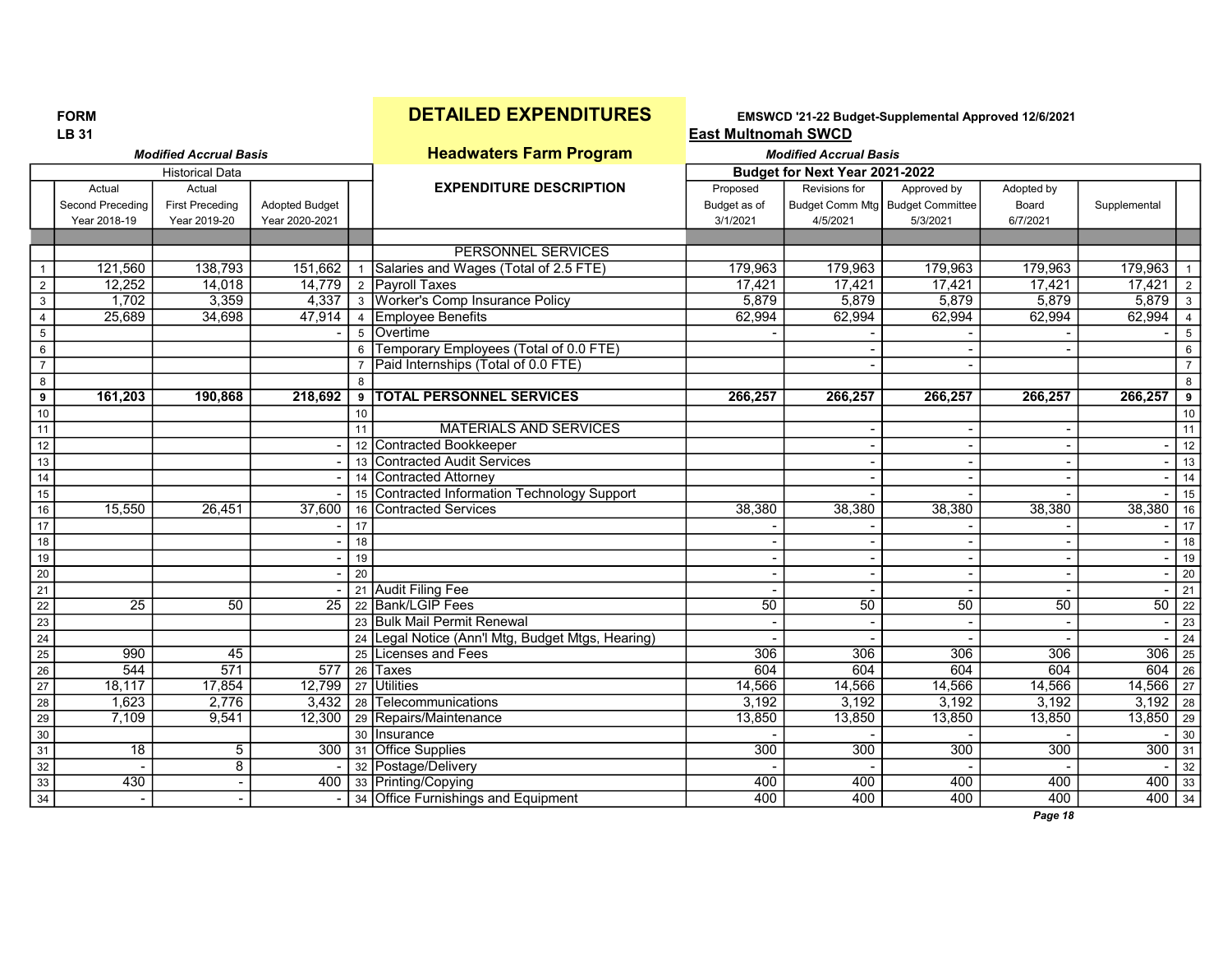FORM **DETAILED EXPENDITURES** EMSWCD '21-22 Budget-Supplemental Approved 12/6/2021

|                 | <b>LB 31</b><br><b>Modified Accrual Basis</b><br><b>Historical Data</b> |                        |                       |    |                                                     | <b>East Multnomah SWCD</b> |                                |                                    |            |              |                 |
|-----------------|-------------------------------------------------------------------------|------------------------|-----------------------|----|-----------------------------------------------------|----------------------------|--------------------------------|------------------------------------|------------|--------------|-----------------|
|                 |                                                                         |                        |                       |    | <b>Headwaters Farm Program</b>                      |                            | <b>Modified Accrual Basis</b>  |                                    |            |              |                 |
|                 |                                                                         |                        |                       |    |                                                     |                            | Budget for Next Year 2021-2022 |                                    |            |              |                 |
|                 | Actual                                                                  | Actual                 |                       |    | <b>EXPENDITURE DESCRIPTION</b>                      | Proposed                   | Revisions for                  | Approved by                        | Adopted by |              |                 |
|                 | Second Preceding                                                        | <b>First Preceding</b> | <b>Adopted Budget</b> |    |                                                     | Budget as of               |                                | Budget Comm Mtg   Budget Committee | Board      | Supplemental |                 |
|                 | Year 2018-19                                                            | Year 2019-20           | Year 2020-2021        |    |                                                     | 3/1/2021                   | 4/5/2021                       | 5/3/2021                           | 6/7/2021   |              |                 |
|                 |                                                                         |                        |                       |    |                                                     |                            |                                |                                    |            |              |                 |
| 35              | 400                                                                     | 292                    | 400                   |    | 35 Advertising                                      | 400                        | 400                            | 400                                | 400        | 400          | 35              |
| 36              |                                                                         | 1,227                  | 1,200                 |    | 36 Signage, Banners, Displays                       | 1,200                      | 1,200                          | 1,200                              | 1,200      | $1,200$ 36   |                 |
| $\overline{37}$ |                                                                         | 272                    |                       |    | 37 Public Relations Promo                           |                            |                                |                                    |            |              | 37              |
| $\overline{38}$ |                                                                         |                        |                       |    | 38 Dues                                             |                            |                                |                                    |            |              | $\overline{38}$ |
| 39              | 84                                                                      | 514                    | 707                   |    | 39 Subscriptions                                    | 627                        | 627                            | 627                                | 627        | 627          | 39              |
| $40\,$          | 29,145                                                                  | 29,895                 | 27,442                |    | 40 Program Supplies                                 | 42,650                     | 42,650                         | 42,650                             | 42,650     | $42,650$ 40  |                 |
| 41              |                                                                         |                        |                       |    | 41 Plants & Materials                               |                            |                                |                                    |            |              | 41              |
| 42              |                                                                         | 220                    | 610                   |    | 42 Rent Space: Mtg/Wkshop/Storage/Event/Sale        | 610                        | 610                            | 610                                | 610        | 610          | 42              |
| 43              | 150                                                                     | 753                    | 1,260                 |    | 43 Equipment Rental/Lease                           | 1,260                      | 1,260                          | 1,260                              | 1,260      | $1,260$ 43   |                 |
| 44              |                                                                         |                        |                       |    | 44 Vehicles: Rent/Lease                             |                            |                                |                                    |            |              | 44              |
| $45\,$          | 925                                                                     | 471                    | 1,950                 |    | 45 Training/Development: Staff                      | 1,950                      | 1,950                          | 1,950                              | 1,950      | 1,950        | 45              |
| 46              |                                                                         |                        |                       | 46 | Training/Development: Board                         |                            |                                |                                    |            |              | 46              |
| 47              | 801                                                                     | 1,616                  | 1,230                 |    | 47 Out of Town Travel: Staff                        | 1,230                      | 1,230                          | 1,230                              | 1,230      | $1,230$ 47   |                 |
| 48              |                                                                         |                        |                       |    | 48 Out of Town Travel: Board                        |                            |                                |                                    |            |              | 48              |
| 49              | 1,266                                                                   | 1,170                  | 1,200                 |    | 49 Local Mileage, Parking, Bus: Staff               | 1,200                      | 1,200                          | 1,200                              | 1,200      | 1,200        | 49              |
| 50              |                                                                         |                        |                       |    | 50 Local Mileage, Parking, Bus: Board               |                            |                                |                                    |            |              | 50              |
| $\overline{51}$ |                                                                         |                        | 500                   |    | 51 Vol/Board/Staff/Cooperator expenses              | 1,000                      | 1,000                          | 1,000                              | 1,000      | $1,000$ 51   |                 |
| 52              | 304                                                                     | 291                    | 400                   |    | 52 Meeting Refreshments, Annual, Budget, Board Mtgs | 400                        | 400                            | 400                                | 400        | $400$ 52     |                 |
| 53              |                                                                         |                        |                       |    | 53 Misc Expenses                                    |                            |                                |                                    |            |              | $\overline{53}$ |
| 54              |                                                                         |                        |                       | 54 |                                                     |                            |                                |                                    |            |              | 54              |
| $55$            |                                                                         |                        |                       | 55 |                                                     |                            |                                |                                    |            |              | $\overline{55}$ |
| 56              | 77,483                                                                  | 94,022                 | 104,332               |    | 56   TOTAL MATERIALS AND SERVICES                   | 124,575                    | 124,575                        | 124,575                            | 124,575    | $124,575$ 56 |                 |
| 57              |                                                                         |                        |                       | 57 |                                                     |                            |                                |                                    |            |              | $\overline{57}$ |
| 58              |                                                                         |                        |                       | 58 | <b>CAPITAL OUTLAY</b>                               |                            |                                |                                    |            |              | 58              |
| $\overline{59}$ | 9.648                                                                   | 25,900                 | 6,800                 |    | 59 Office/Field Equipment                           |                            |                                | 30,000                             | 30,000     | 30,000       | $\overline{59}$ |
| 60              |                                                                         |                        |                       |    | 60 Vehicles                                         |                            |                                |                                    |            |              | 60              |
| 61              | 53,609                                                                  | 229,624                | 19,000                |    | 61   Improvements to Real Property                  | 42,400                     | 42,400                         | 42,400                             | 42,400     | $42,400$ 61  |                 |
| 62              |                                                                         |                        |                       |    | 62 Purchase of Real Property                        |                            |                                |                                    |            |              | 62              |
| 63              | 63,257                                                                  | 255,524                | 25,800                |    | 63   TOTAL CAPITAL OUTLAY                           | 42,400                     | 42,400                         | 72,400                             | 72,400     | 72,400       | 63              |
| 64              |                                                                         |                        |                       | 64 |                                                     |                            |                                |                                    |            |              | 64              |
| 65              |                                                                         |                        |                       | 65 | <b>DEBT SERVICE</b>                                 |                            |                                |                                    |            |              | 65              |
| 66              |                                                                         |                        |                       |    | 66 Payments to Principal                            |                            |                                |                                    |            |              | 66              |
| 67              |                                                                         |                        |                       |    | 67 Interest and Fees                                |                            |                                |                                    |            |              | 67              |
| 68              |                                                                         |                        |                       | 68 |                                                     |                            |                                |                                    |            |              | 68              |
| 69              |                                                                         |                        |                       |    | 69 TOTAL DEBT SERVICE                               |                            |                                |                                    |            |              | $\overline{69}$ |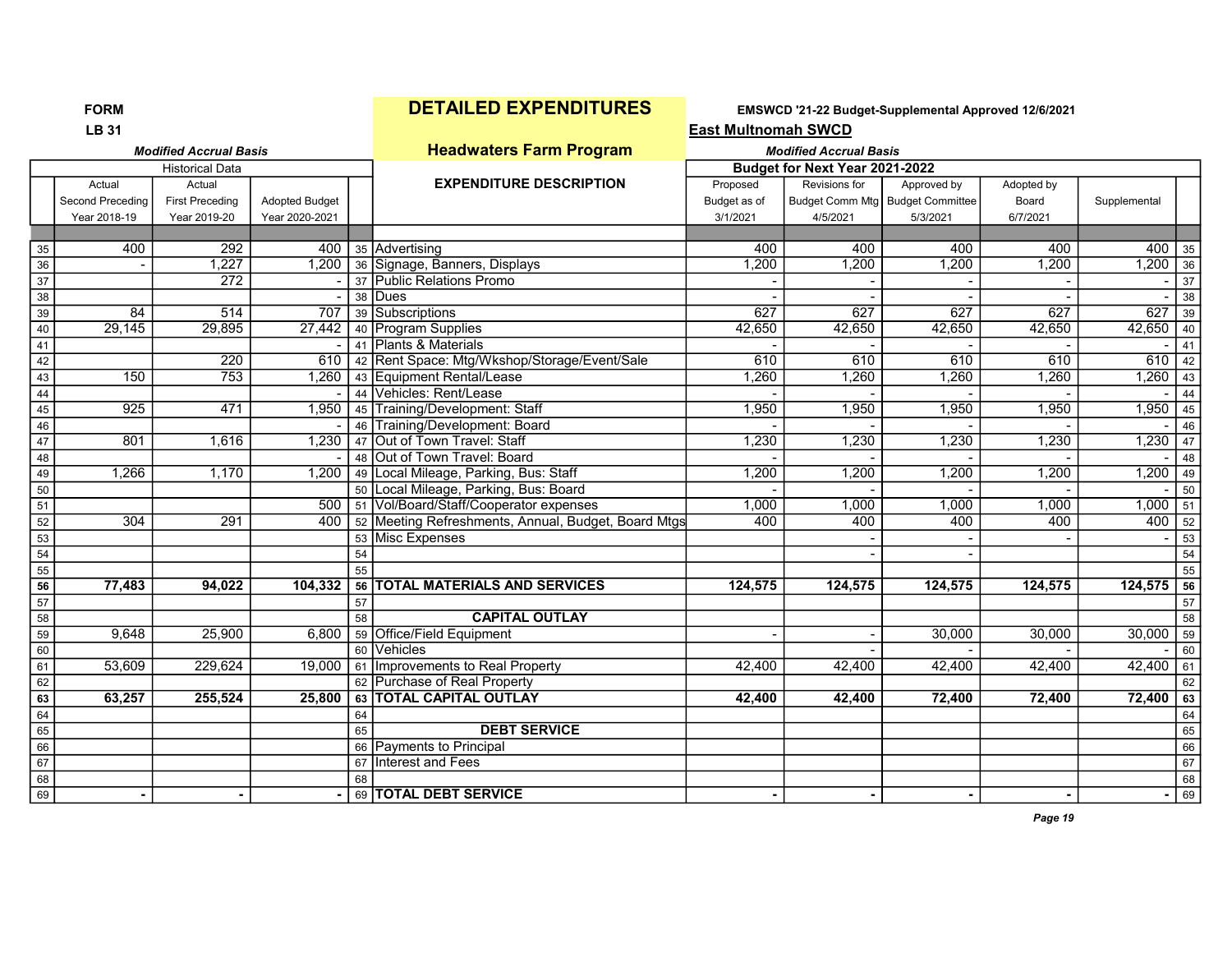# FORM **DETAILED EXPENDITURES** EMSWCD '21-22 Budget-Supplemental Approved 12/6/2021<br>
East Multnomah SWCD

|    | <b>LB 31</b>     |                               |                |    |                                      | <b>East Multnomah SWCD</b> |                                |                                    |                |              |        |
|----|------------------|-------------------------------|----------------|----|--------------------------------------|----------------------------|--------------------------------|------------------------------------|----------------|--------------|--------|
|    |                  | <b>Modified Accrual Basis</b> |                |    | <b>Headwaters Farm Program</b>       |                            | <b>Modified Accrual Basis</b>  |                                    |                |              |        |
|    |                  | <b>Historical Data</b>        |                |    |                                      |                            | Budget for Next Year 2021-2022 |                                    |                |              |        |
|    | Actual           | Actual                        |                |    | <b>EXPENDITURE DESCRIPTION</b>       | Proposed                   | Revisions for                  | Approved by                        | Adopted by     |              |        |
|    | Second Preceding | <b>First Preceding</b>        | Adopted Budget |    |                                      | Budget as of               |                                | Budget Comm Mtg   Budget Committee | Board          | Supplemental |        |
|    | Year 2018-19     | Year 2019-20                  | Year 2020-2021 |    |                                      | 3/1/2021                   | 4/5/2021                       | 5/3/2021                           | 6/7/2021       |              |        |
|    |                  |                               |                |    |                                      |                            |                                |                                    |                |              |        |
| 70 |                  |                               |                | 70 | <b>CONTINGENCIES</b>                 |                            | ۰                              |                                    | $\blacksquare$ |              | $- 70$ |
| 71 |                  |                               |                |    | 71 Contingency                       |                            |                                |                                    |                |              | 71     |
| 72 |                  |                               |                | 72 |                                      |                            |                                |                                    |                |              | 72     |
| 73 |                  |                               |                | 73 | <b>TRANSFERS TO SPECIAL FUNDS</b>    |                            |                                |                                    | $\blacksquare$ |              | 73     |
| 74 |                  |                               |                | 74 | Transfer to Land Conservation Fund   |                            |                                |                                    |                |              | 74     |
| 75 |                  |                               |                | 75 | Transfer to Grants Fund              |                            |                                |                                    |                |              | 75     |
| 76 |                  |                               |                | 76 |                                      |                            |                                |                                    |                |              | 76     |
| 77 |                  |                               |                | 77 |                                      |                            |                                |                                    |                |              | 77     |
| 78 |                  |                               |                | 78 |                                      |                            | $\blacksquare$                 |                                    | $\blacksquare$ |              | 78     |
| 79 |                  |                               |                | 79 |                                      |                            |                                |                                    |                |              | 79     |
| 80 |                  |                               |                | 80 |                                      |                            |                                |                                    |                |              | 80     |
| 81 |                  |                               |                |    | 81   TOTAL TRANSFERS & CONTINGENCIES |                            |                                |                                    |                |              | 81     |
| 82 |                  |                               |                | 82 |                                      |                            |                                |                                    |                |              | 82     |
| 83 | 301,942          | 540,414                       | 348,824        |    | 83 Total Expenditures                | 433,232                    | 433,232                        | 463,232                            | 463,232        | $463,232$ 83 |        |
| 84 |                  |                               |                |    | 84 ENDING FUND BALANCE               |                            |                                |                                    |                |              | 84     |
| 85 | 301,942          | 540,414                       | 348,824        |    | 85   TOTAL REQUIREMENTS              | 433,232                    | 433,232                        | 463,232                            | 463,232        | 463,232 85   |        |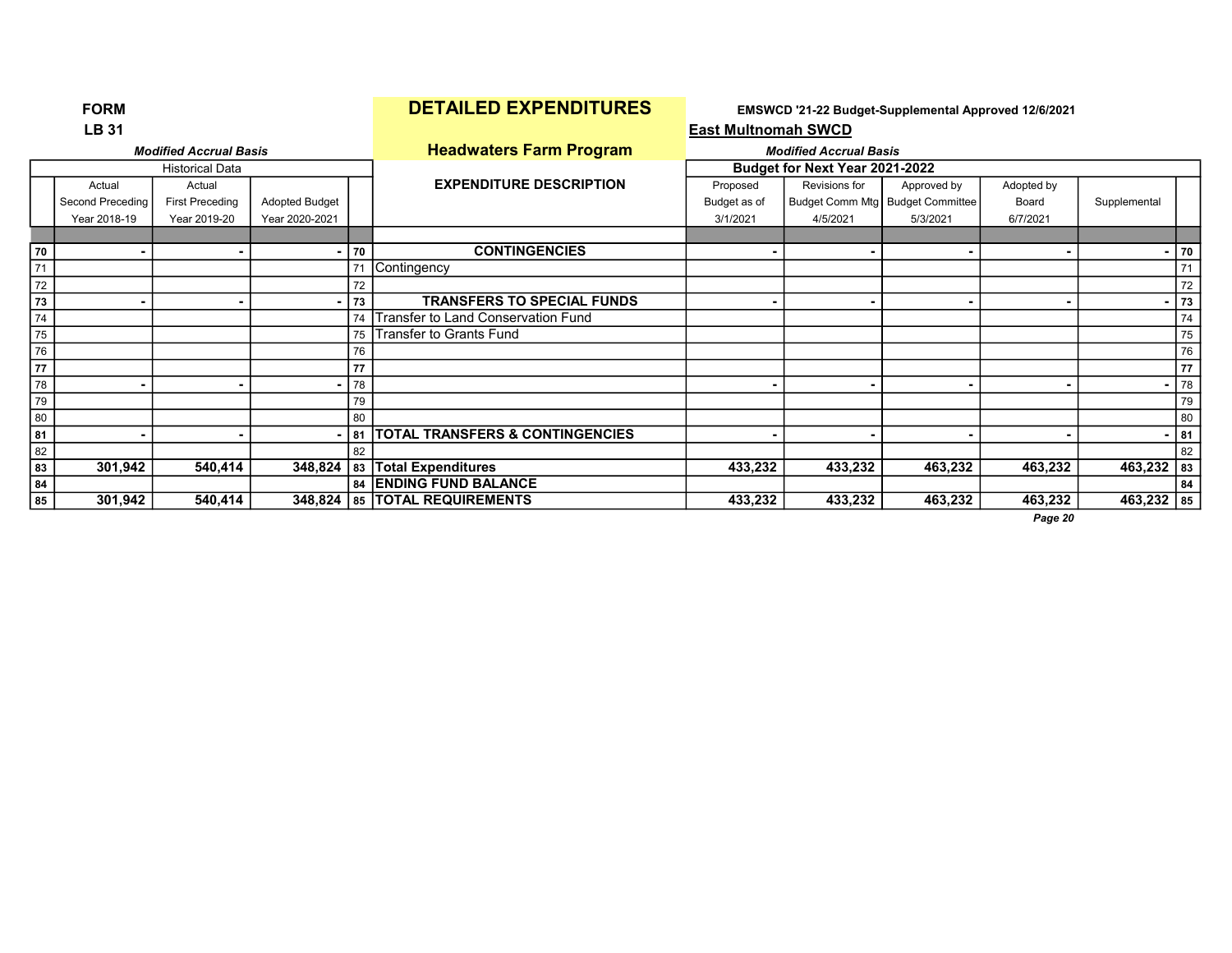|                 | ויורוש ו                                      |                        |                       |                 |                                                    |                            |                                |                                    |            |                       |                 |
|-----------------|-----------------------------------------------|------------------------|-----------------------|-----------------|----------------------------------------------------|----------------------------|--------------------------------|------------------------------------|------------|-----------------------|-----------------|
|                 | <b>LB 10</b><br><b>Modified Accrual Basis</b> |                        |                       |                 | <b>Land Conservation Fund</b>                      | <b>East Multnomah SWCD</b> |                                |                                    |            |                       |                 |
|                 |                                               |                        |                       |                 | <b>RESOURCE AND REQUIREMENTS</b>                   |                            | <b>Modified Accrual Basis</b>  |                                    |            |                       |                 |
|                 |                                               | <b>Historical Data</b> |                       |                 |                                                    |                            | Budget for Next Year 2021-2022 |                                    |            |                       |                 |
|                 | Actual                                        | Actual                 |                       |                 | <b>DESCRIPTION</b>                                 | Proposed                   | Revisions for                  | Approved by                        | Adopted by |                       |                 |
|                 | Second Preceding                              | <b>First Preceding</b> | <b>Adopted Budget</b> |                 |                                                    | Budget as of               |                                | Budget Comm Mtg   Budget Committee | Board      | Supplemental          |                 |
|                 | Year 2018-19                                  | Year 2019-20           | Year 2020-2021        |                 | <b>RESOURCES</b>                                   | 3/1/2021                   | 4/5/2021                       | 5/3/2021                           | 6/7/2021   |                       |                 |
|                 |                                               |                        |                       |                 |                                                    |                            |                                |                                    |            |                       |                 |
|                 | 6,275,740                                     | 6,864,196              | 6,814,196             |                 | Beginning Fund Balance                             | 6,419,977                  | 6,419,977                      | 6,419,977                          | 6,419,977  | 6,419,977             |                 |
| $\overline{2}$  |                                               |                        |                       |                 | 2 Working capital (accrual basis)                  |                            |                                |                                    |            |                       | $\overline{2}$  |
| 3               |                                               |                        |                       |                 | 3 Previously levied taxes estimated to be received |                            |                                |                                    |            |                       | $\mathbf{3}$    |
| $\overline{4}$  |                                               |                        |                       |                 | 4 Earning from temporary investments               |                            |                                |                                    |            |                       | $\overline{4}$  |
| $\frac{5}{6}$   | 675,000                                       | 500,000                | 500,000               | 5               | <b>Transfer from General Fund</b>                  | 500,000                    | 500,000                        | 500,000                            | 500,000    | 500,000               | $5\overline{)}$ |
|                 | 159,257                                       | 122,605                | 100,000               |                 | 6 Interest                                         | 70,000                     | 70,000                         | 70,000                             | 70,000     | 70,000                | $6\overline{6}$ |
| $\overline{7}$  | 760,316                                       |                        |                       | $\overline{7}$  | Anticipated revenue from sale of property          |                            |                                |                                    |            |                       | $\overline{7}$  |
| $\frac{8}{9}$   |                                               |                        |                       | 8               |                                                    |                            |                                |                                    |            |                       | 8               |
|                 | 7,870,313                                     | 7,486,801              | 7,414,196             | 9               | Total resources, except taxes to be levied         | 6,989,977                  | 6,989,977                      | 6,989,977                          | 6,989,977  | 6,989,977             | 9               |
| $\frac{10}{11}$ |                                               |                        |                       | 10 <sup>1</sup> | Taxes necessary to balance                         |                            |                                |                                    |            |                       | 10              |
|                 |                                               |                        |                       | 11              | Taxes collected in year levied                     |                            |                                |                                    |            |                       | 11              |
| $\overline{12}$ | 7,870,313                                     | 7,486,801              | 7,414,196             |                 | 12 <b>TOTAL RESOURCES</b>                          | 6,989,977                  | 6,989,977                      | 6,989,977                          | 6,989,977  | 6,989,977             | 12              |
| $\frac{13}{2}$  |                                               |                        |                       | 13              |                                                    |                            |                                |                                    |            |                       | 13              |
| $\frac{14}{1}$  |                                               |                        |                       | 14              | <b>REQUIREMENTS - CAPITAL OUTLAY</b>               |                            |                                |                                    |            |                       | 14              |
| $\overline{15}$ | 1,006,117                                     | 326,824                | 7,264,196             |                 | 15 Purchase of Easements and Real Property         | 6,839,977                  | 6,839,977                      | 6,839,977                          | 6,839,977  | 6,839,977             | 15              |
| 16              |                                               | 500,000                |                       |                 | 16 External Grant Award, Stewardship Endowment Fun |                            |                                |                                    |            |                       | 16              |
| 17              |                                               |                        |                       | 17              |                                                    |                            |                                |                                    |            |                       | 17              |
| 18              | 1,006,117                                     | 826,824                | 7,264,196             |                 | 18   TOTAL CAPITAL OUTLAY                          | 6,839,977                  | 6,839,977                      | 6,839,977                          | 6,839,977  | 6,839,977             | 18              |
| $\frac{19}{1}$  |                                               |                        |                       | 19              |                                                    |                            |                                |                                    |            |                       | 19              |
| $\frac{20}{2}$  |                                               |                        |                       |                 | 20 REQUIREMENTS - MATERIALS & SERVICES             |                            |                                |                                    |            |                       | 20              |
| $\frac{21}{1}$  |                                               |                        | 150,000               |                 | 21 Contracted Attorney                             | 150,000                    | 150,000                        | 150,000                            | 150,000    | 150,000               | 21              |
| $\frac{22}{ }$  |                                               |                        | 150,000               |                 | 22 TOTAL MATERIALS & SERVICES                      | 150,000                    | 150,000                        | 150,000                            | 150,000    | 150,000               | 22              |
| $\frac{23}{2}$  |                                               |                        |                       | 23              |                                                    |                            |                                |                                    |            | 6,989,977             | 23              |
| $\frac{24}{1}$  | 1,006,117                                     | 826,824                | 7,414,196 24          | 25              | <b>Total Expenses</b>                              | 6,989,977                  | 6,989,977                      | 6,989,977                          | 6,989,977  |                       | 24<br>25        |
| $\frac{25}{1}$  |                                               |                        |                       | 26              |                                                    |                            |                                |                                    |            |                       | 26              |
| $\frac{26}{27}$ |                                               |                        |                       | 27              |                                                    |                            |                                |                                    |            |                       | 27              |
| $\frac{28}{1}$  | 6,864,196                                     | 6,659,977              |                       |                 | 28 Ending Fund Balance                             |                            |                                |                                    |            |                       | 28              |
| 29              | 7,870,313                                     | 7,486,801              | 7,414,196             |                 | 29 TOTAL REQUIREMENTS                              | 6,989,977                  | 6,989,977                      | 6,989,977                          | 6,989,977  | 6,989,977 $\sqrt{29}$ |                 |
|                 |                                               |                        |                       |                 |                                                    |                            |                                |                                    |            |                       |                 |

### SPECIAL FUNDS EMSWCD '21-22 Budget-Supplemental Approved 12/6/2021

FORM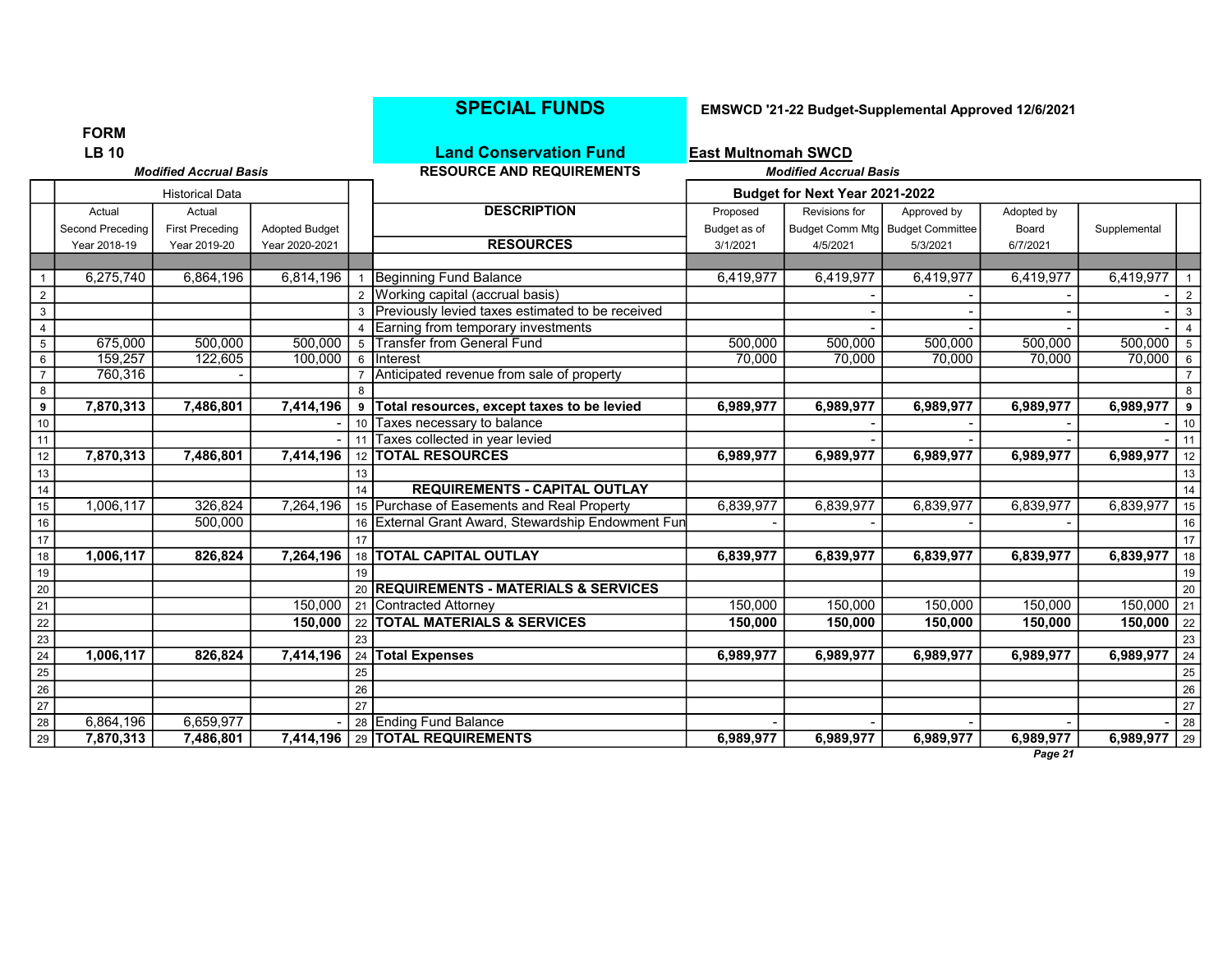|                  |                  |                               |                       |    | <b>SPECIAL FUNDS</b>                                    |                            |                                | EMSWCD '21-22 Budget-Supplemental Approved 12/6/2021 |            |              |                  |
|------------------|------------------|-------------------------------|-----------------------|----|---------------------------------------------------------|----------------------------|--------------------------------|------------------------------------------------------|------------|--------------|------------------|
|                  | <b>FORM</b>      |                               |                       |    |                                                         |                            |                                |                                                      |            |              |                  |
|                  | <b>LB 10</b>     |                               |                       |    | <b>Grants Fund</b>                                      | <b>East Multnomah SWCD</b> |                                |                                                      |            |              |                  |
|                  |                  | <b>Modified Accrual Basis</b> |                       |    | <b>RESOURCE AND REQUIREMENTS</b>                        |                            | <b>Modified Accrual Basis</b>  |                                                      |            |              |                  |
|                  |                  | <b>Historical Data</b>        |                       |    |                                                         |                            | Budget for Next Year 2021-2022 |                                                      |            |              |                  |
|                  | Actual           | Actual                        |                       |    | <b>DESCRIPTION</b>                                      | Proposed                   | Revisions for                  | Approved by                                          | Adopted by |              |                  |
|                  | Second Preceding | <b>First Preceding</b>        | <b>Adopted Budget</b> |    |                                                         | Budget as of               |                                | Budget Comm Mtg   Budget Committee                   | Board      | Supplemental |                  |
|                  | Year 2018-19     | Year 2019-20                  | Year 2020-2021        |    | <b>RESOURCES</b>                                        | 3/1/2021                   | 4/5/2021                       | 5/3/2021                                             | 6/7/2021   |              |                  |
|                  |                  |                               |                       |    |                                                         |                            |                                |                                                      |            |              |                  |
| $\overline{1}$   | 1,158,839        | 1,073,510                     | 438,033               | 1  | Beginning Fund Balance                                  | 794,915                    | 794,915                        | 794,915                                              | 794,915    | 794,915      | $\mathbf{1}$     |
| 2                |                  |                               |                       |    | 2 Working capital (accrual basis)                       |                            |                                |                                                      |            |              | $\overline{2}$   |
| $\mathbf{3}$     |                  |                               |                       |    | 3 Previously levied taxes estimated to be received      |                            |                                |                                                      |            |              | $\mathbf{3}$     |
| $\overline{4}$   |                  |                               |                       |    | Earning from temporary investments                      |                            |                                |                                                      |            |              | $\overline{4}$   |
| $\overline{5}$   | 904,000          | 678,523                       | 924,319               |    | 5 Transfer from General Fund                            | 714,085                    | 714,085                        | 714,085                                              | 714,085    | 714,085      | $5\overline{)}$  |
| 6                | 24,501           | 22,918                        | 20,000                |    | 6 Interest                                              | 13,000                     | 13,000                         | 13,000                                               | 13,000     | 13,000       | 6                |
| $\overline{7}$   |                  |                               |                       |    | Misc Income (Rebates/Refunds etc.)                      |                            |                                |                                                      |            |              | $7^{\circ}$      |
| 8                |                  |                               |                       | R  |                                                         |                            |                                |                                                      |            |              | 8                |
| $\boldsymbol{9}$ | 2,087,341        | 1,774,951                     | 1,382,352             | 9  | Total resources, except taxes to be levied              | 1,522,000                  | 1,522,000                      | 1,522,000                                            | 1,522,000  | 1,522,000    | $\boldsymbol{9}$ |
| 10               |                  |                               |                       |    | 10 Taxes necessary to balance                           |                            |                                |                                                      |            |              | 10               |
| 11               |                  |                               |                       |    | 11 Taxes collected in year levied                       |                            |                                |                                                      |            |              | 11               |
| 12               | 2,087,341        | 1,774,951                     | 1,382,352             |    | 12 <b>TOTAL RESOURCES</b>                               | 1,522,000                  | 1,522,000                      | 1,522,000                                            | 1,522,000  | 1,522,000    | 12               |
| 13               |                  |                               |                       | 13 |                                                         |                            |                                |                                                      |            |              | 13               |
| 14               |                  |                               |                       | 14 | <b>REQUIREMENTS - MATERIALS &amp; SERVICES</b>          |                            |                                |                                                      |            |              | 14               |
| 15               | 234,530          | 357,836                       | 600.000               |    | 15   PIC (Prtnrs In Conservation) Grants-new awards     | 600,000                    | 600,000                        | 600,000                                              | 600,000    | 600,000      | 15               |
| 16               | 323,441          | 402,846                       | 292,020               |    | 16 PIC (Prtnrs In Conservation) Grants-prior outstandin | 410,000                    | 410,000                        | 410,000                                              | 410,000    | 410,000      | 16               |
| 17               | 84,539           | 16,772                        | 100.000               |    | 17 CLIP (Cost Share to Landowners)-new awards           | 100,000                    | 100,000                        | 100,000                                              | 100,000    | 100,000      | 17               |
| 18               | 2,180            |                               | 75.000                |    | 18 CLIP (Cost Share to Landowners)-prior outstanding    | 25,000                     | 25,000                         | 25,000                                               | 25,000     | 25,000       | 18               |
| $19$             | 59,942           | 51,208                        | 62,000                |    | 19 SPACE (Small Proj & Community Event) Grants          | 62,000                     | 62,000                         | 62,000                                               | 62,000     | 62,000       | 19               |
| 20               |                  | 8,663                         |                       |    | 20 Strategic Conservation Investments                   |                            |                                |                                                      |            |              | 20               |
| $\overline{21}$  | 309,199          | 202,031                       | 230,000               |    | 21 Strategic Partnerships-new awards                    | 230,000                    | 230,000                        | 230,000                                              | 230,000    | 230,000      | 21               |
| $\overline{22}$  |                  |                               | 23,332                |    | 22 Strategic Partnerships-prior outstanding             | 45,000                     | 45,000                         | 45,000                                               | 45,000     | 45,000       | 22               |
| 23               |                  |                               |                       |    | 23 Equity-focused Strategic Opportunity Grants          | 50,000                     | 50,000                         | 50,000                                               | 50,000     | 50,000       | 23               |
| 24               | 1,013,831        | 1,039,355                     | 1,382,352             |    | 24 TOTAL MATERIALS & SERVICES                           | 1,522,000                  | 1,522,000                      | 1,522,000                                            | 1,522,000  | 1,522,000    | 24               |
| 25               |                  |                               |                       | 25 |                                                         |                            |                                |                                                      |            |              | 25               |
| $\overline{26}$  | 1,013,831        | 1,039,355                     | 1,382,352             |    | 26 Total Expenses                                       | 1,522,000                  | 1,522,000                      | 1,522,000                                            | 1,522,000  | 1,522,000    | 26               |
| 27               |                  |                               |                       | 27 |                                                         |                            |                                |                                                      |            |              | $27\,$           |
| $\overline{28}$  |                  |                               |                       | 28 |                                                         |                            |                                |                                                      |            |              | 28               |
| 29               | 1,073,510        | 735,596                       |                       |    | 29 Ending Fund Balance                                  |                            |                                |                                                      |            |              | 29               |
| 30               | 2,087,341        | 1,774,951                     | 1.382.352             |    | 30 <b>TOTAL REQUIREMENTS</b>                            | 1,522,000                  | 1,522,000                      | 1,522,000                                            | 1,522,000  | 1,522,000    | 30               |
|                  |                  |                               |                       |    |                                                         |                            |                                |                                                      | Page 22    |              |                  |